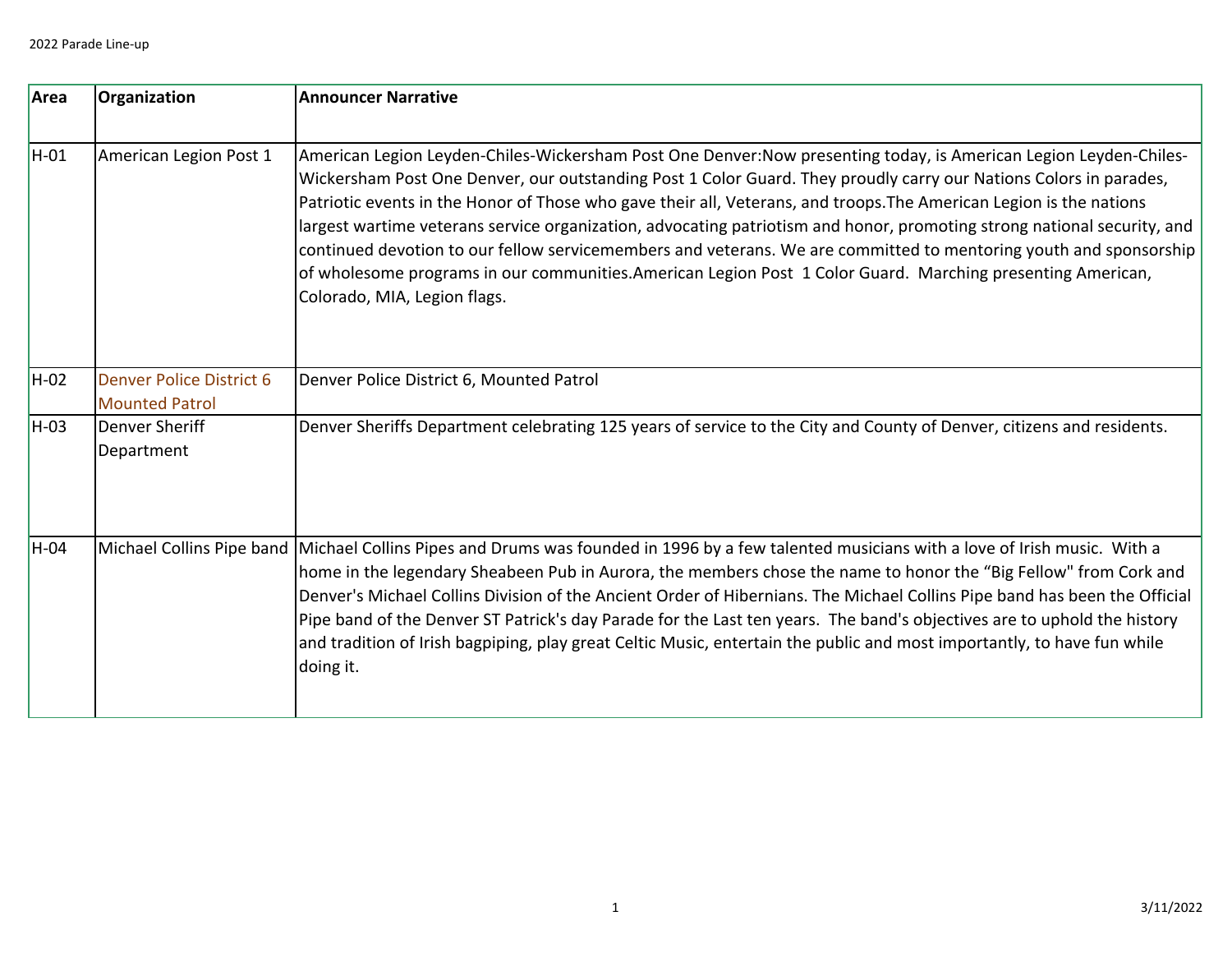| Area   | Organization                                            | Announcer Narrative                                                                                                                                                                                                                                                                                                                                                                                                                                                                                                                                                                                                                                                                                                   |
|--------|---------------------------------------------------------|-----------------------------------------------------------------------------------------------------------------------------------------------------------------------------------------------------------------------------------------------------------------------------------------------------------------------------------------------------------------------------------------------------------------------------------------------------------------------------------------------------------------------------------------------------------------------------------------------------------------------------------------------------------------------------------------------------------------------|
| H-05   | Denver St. Patrick's Day<br>O'Neill                     | Michael O'Neill is a well-known Denver Banker who has been an ardent member and supporter of the Parade<br>Parade President Michael Committee since 2004. During the last 18 years he has served on nine sub-committees, Chairperson for five of those sub-<br>committees, a Board Member for 8 years and 2022 is his third time being elected to serve as President of the Parade<br>Committee. Michael is joined today by his wife Ann "Tis Herself" O'Neill and his mother Camille O'Neill who has traveled<br>from Savannah, GA to be part of the parade today. They are riding in a 1929 Model "A" Ford Sport Coupe owned and<br>driven by Jay O'Shea a longtime "Distinguished" member of the Parade Committee. |
| H-06   | Denver St. Patrick's Day<br>Parade Committee            | Our ALL Volunteer Parade Committee members float, "The Irish Are Back!" Revving us up is DJ's Dan and Emir, featuring<br>not only our own Little Shamrocks, Wyatt and Charlotte from 2020 but Molly Casey, Queen Colleen 2022! She was born<br>and raised in Denver, Colorado and happens to be 100 percent Irish. In fact, she can still visit her family's homestead in<br>Cork, Ireland. Molly recently graduated from the University of Denver with a master's degree in communication<br>management. This year she will proudly represent her hometown of Denver in July 2022 at the Miss Colorado USA<br>pageant.                                                                                               |
| $H-07$ | Denver St. Patrick's Day<br>Parade Queen Colleen        |                                                                                                                                                                                                                                                                                                                                                                                                                                                                                                                                                                                                                                                                                                                       |
| H-08   | Denver St. Patrick's Day<br><b>Parade Grand Marshal</b> | This year's Grand Marshal is David "Doc" Powell. He has functioned in many roles for our Denver Parade throughout the<br>years including Parade Marshal's Division Chairman, member Judge Committee, Queen Colleen Committee and Board of<br>Directors. Doc Powell is an Irish American with dual citizenship. Riding with him today are his two daughters, Eileen<br>Patricia Powell and Jessy Ann Bergeman. They are riding in a 1980 Ford Mustang "Cabrio" which is extremely rare as<br>only 125 were ever made and driven by James O'Shea III.                                                                                                                                                                   |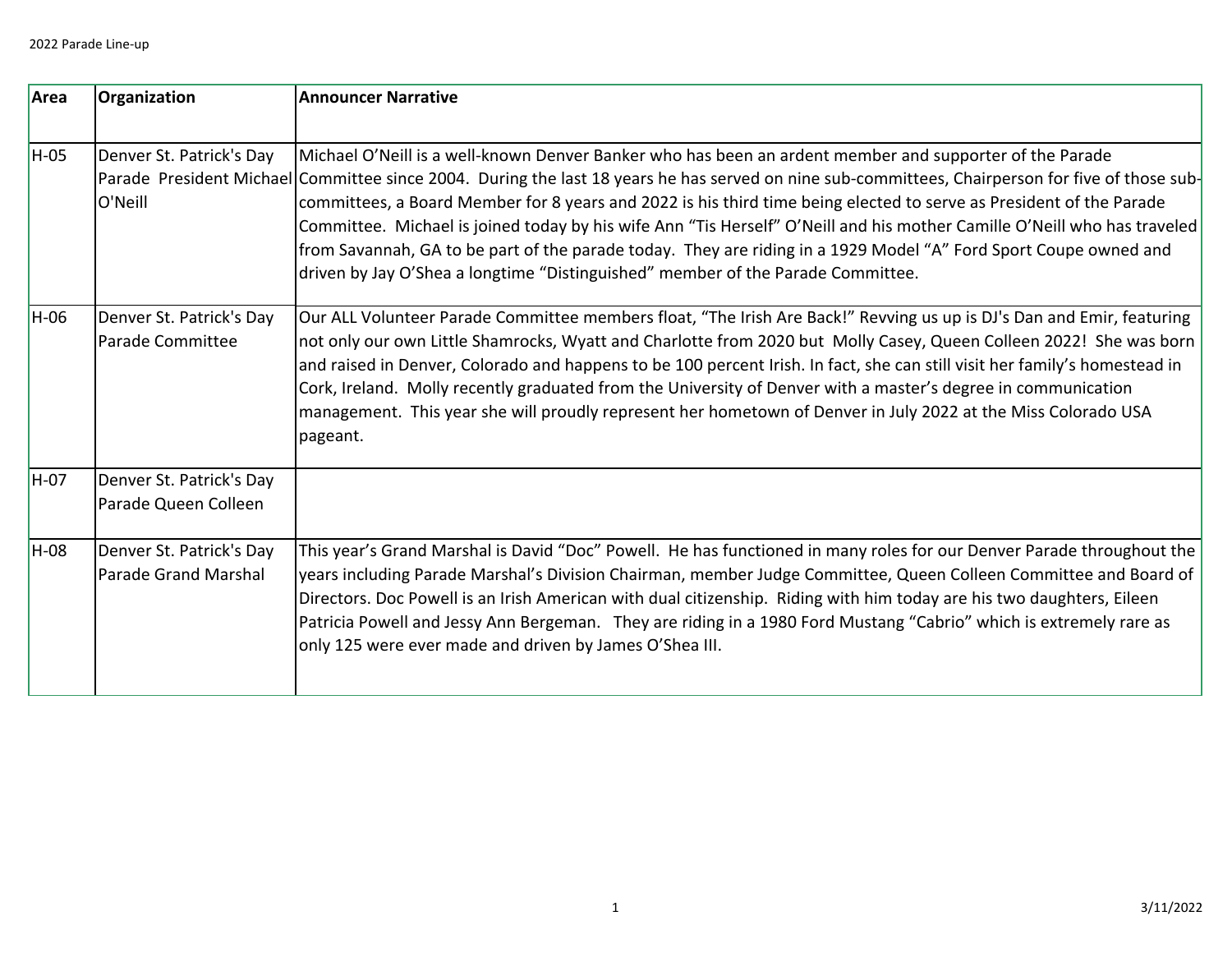| Area   | Organization                                                           | <b>Announcer Narrative</b>                                                                                                                                                                                                                                                                                                                                                                                                                                           |
|--------|------------------------------------------------------------------------|----------------------------------------------------------------------------------------------------------------------------------------------------------------------------------------------------------------------------------------------------------------------------------------------------------------------------------------------------------------------------------------------------------------------------------------------------------------------|
| H-09   | <b>Denver Auditor's Office</b><br>and Denver Firefighters<br>Local 858 | Denver Auditor's Office, lead by Denver Auditor Timothy O'Brien, is partnering with the Denver Firefighters Local 858<br>this St. Patrick's Day. The Denver Auditor's Office and Denver Labor work to support transparency in government and<br>wage rights for all workers in the city. Denver's minimum wage this year is \$15.87 per hour.                                                                                                                        |
| $H-10$ | Denver Fire Department                                                 | Established in 1866, the Denver Fire Department provides emergency services to those living, working in, and visiting the<br>City and County of Denver. The Department has over 1,000 professional firefighters responding to 150,000 fire, rescue,<br>and medical calls annually from its 39 firehouses. In addition, the DFD responds to calls in Denver, at the Denver<br>International Airport, and in the Cities of Glendale, Sheridan, Englewood, and Skyline. |
| $H-11$ | FOX31 and Colorado's<br>Very Own Channel 2 TV                          | The FOX31 and Colorado's Very Own Channel 2 Pinpoint Weather Beast, powered by Stevinson Automotive, is a heavily<br>modified Chevrolet Silverado. It is decked out with over one million dollars worth of weather gathering equipment. 'The<br>Beast' is a vital tool in helping the Pinpoint Weather Team deliver the most accurate weather forecast in Colorado.                                                                                                  |
| H-12   | Mayor's Office - City and<br>County of Denver                          | Mayor Michael B. Hancock is Denver's 45th Mayor. Walking with him today are city employees and commissioners and<br>their friends and family.                                                                                                                                                                                                                                                                                                                        |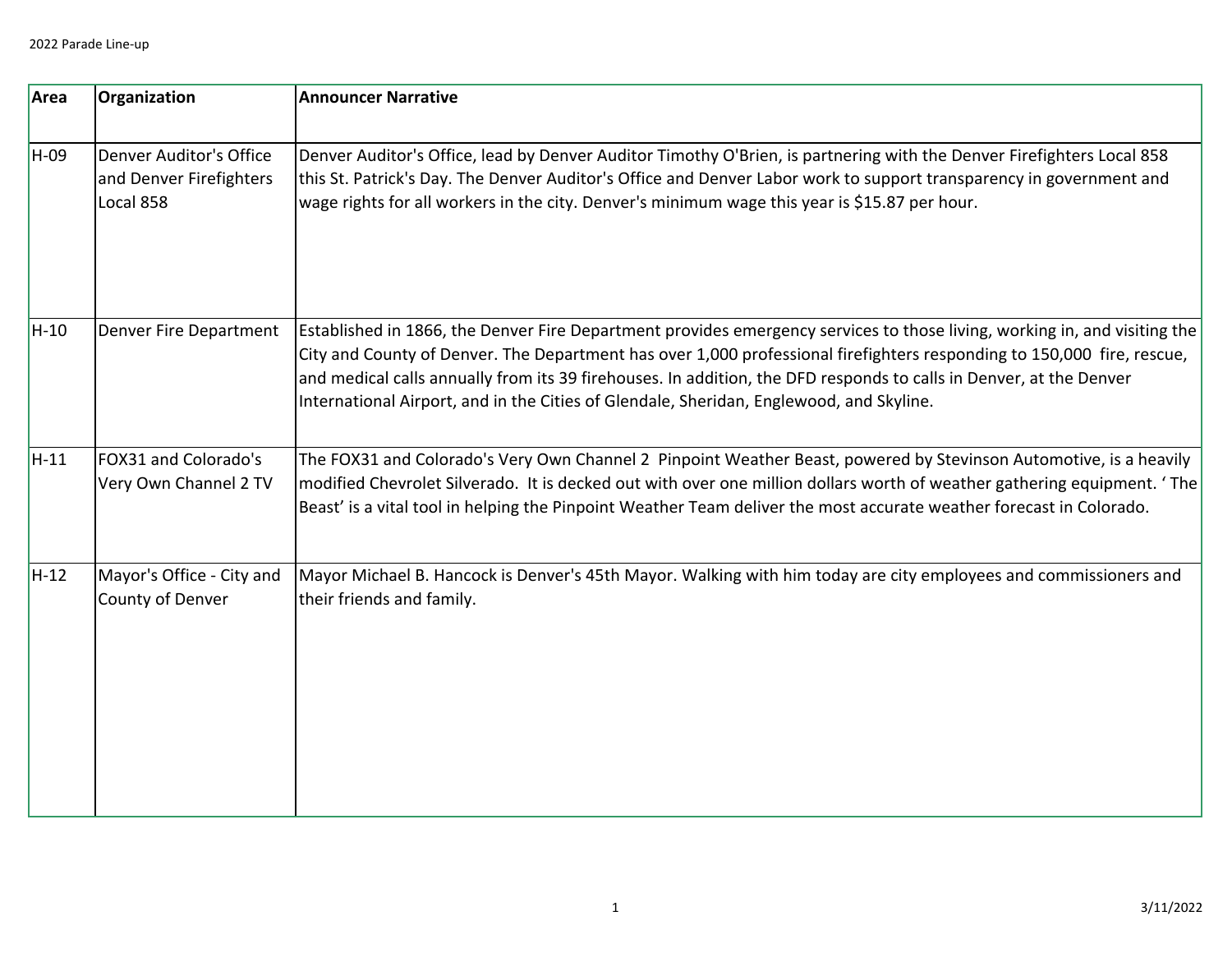| Area     | Organization                                              | <b>Announcer Narrative</b>                                                                                                                                                                                                                                                                                                                                                                                                                                                                                                                                                                                                                                                                  |
|----------|-----------------------------------------------------------|---------------------------------------------------------------------------------------------------------------------------------------------------------------------------------------------------------------------------------------------------------------------------------------------------------------------------------------------------------------------------------------------------------------------------------------------------------------------------------------------------------------------------------------------------------------------------------------------------------------------------------------------------------------------------------------------|
| $1-01$   | <b>Bellco Credit Union -</b><br><b>Presenting Sponsor</b> | 2022 Presenting Sponsor Bellco Credit Union. Bellco Credit Union is celebrating its 16th year as presenting sponsor of<br>the parade. Bellco serves the financial needs of more than 350,000 members across Colorado, and they prioritize local<br>event sponsorships as an important way to give back to the community. Bellco congratulates David "Doc" Powell, DDS<br>on being named Grand Marshal of this year's parade and they're proud to have the Denver South High School Drumline<br>leading the way for Bellco employees, their families, and friends. Bellco would also like to thank the parade organizers<br>for their hard work in carrying on this beloved local tradition. |
| $1-02$   | <b>Alice 1059</b>                                         | Alice 105.9 with B.J. and Jamie in the morning and Slacker and Steve in the afternoon.                                                                                                                                                                                                                                                                                                                                                                                                                                                                                                                                                                                                      |
| $1-03$   | <b>Breckenridge Brewery</b>                               | Breckenridge Brewery, makers of Fine Colorado Ales                                                                                                                                                                                                                                                                                                                                                                                                                                                                                                                                                                                                                                          |
| $1 - 04$ | Wick School of Irish<br>Dance                             | Linnane Wick and the WICK School of Irish Dance were founded in 1987. Linnane has taught more than 6000 children<br>and adults over 32 years. The WICK School is Colorado's ONLY homegrown Irish dance school. The WICK School<br>currently has about 150 students in 5 Metropolitan locations. Join the WICK School in celebrating Irish culture with<br>amazing music and dance. Happy St. Patrick's Day!!                                                                                                                                                                                                                                                                                |
| $1 - 05$ | Congresswoman Diana<br><b>DeGette</b>                     | Diana DeGette represents the First Congressional District here in Denver. She has been a leader on climate change,<br>health care and women's issues. She loves serving the people of Denver.                                                                                                                                                                                                                                                                                                                                                                                                                                                                                               |
| $1 - 06$ | Metropolitan Irish<br>Counselors' Society                 | 42nd Annual Metropolitan Irish Counselors' Society Float                                                                                                                                                                                                                                                                                                                                                                                                                                                                                                                                                                                                                                    |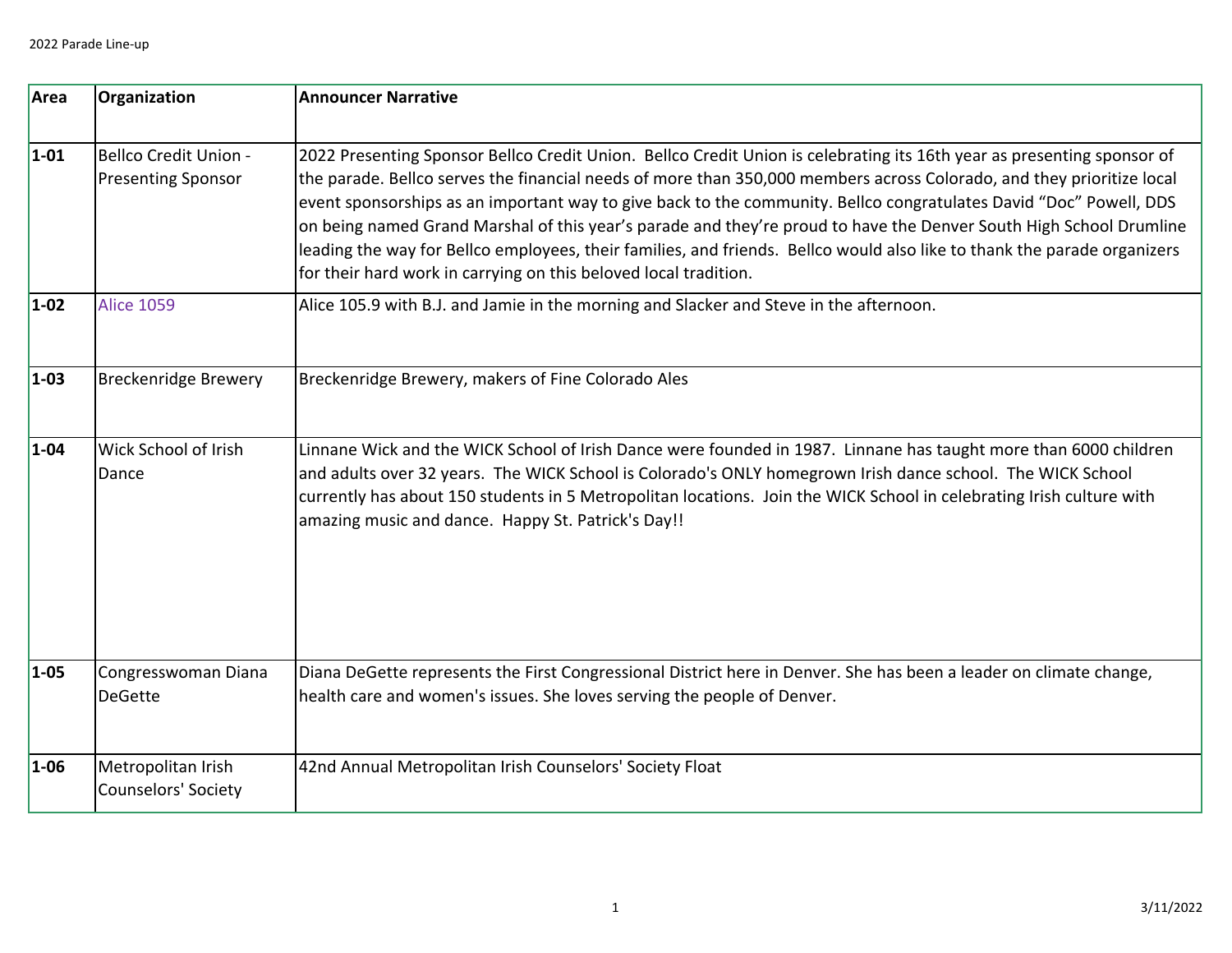| Area     | Organization                                                                  | <b>Announcer Narrative</b>                                                                                                                                                                                                                                                                                                                                                                                                                                                                                                                                                                                                     |
|----------|-------------------------------------------------------------------------------|--------------------------------------------------------------------------------------------------------------------------------------------------------------------------------------------------------------------------------------------------------------------------------------------------------------------------------------------------------------------------------------------------------------------------------------------------------------------------------------------------------------------------------------------------------------------------------------------------------------------------------|
| $1-07$   | <b>Colorado Emerald Society</b><br>Pipe Band                                  | The Colorado Emerald Society Pipe and Drum band is made up of Police officers and Firefighters from all over the state<br>of Colorado. The CES band exists Primarily to honor our fallen brothers and sisters, but can also be heard performing at<br>many types of events all over the state.                                                                                                                                                                                                                                                                                                                                 |
| $1 - 08$ | <b>Colorado Emerald Society</b>                                               | The Colorado Emerald Society was formed to help foster the Irish heritage and traditions within public safety agencies,<br>to promote and preserve the accomplishments the Irish have made to law enforcement and fire service. The Colorado<br>Emerald Society is a social organization of men and women of public safety who are dedicated to their country and<br>committed to the protection of our citizens.                                                                                                                                                                                                              |
| $1-09$   | the Ancient Order of<br><b>Hibernians</b>                                     | Michael Collins Division of The Ancient Order of Hibernians is a 180 year old organization of American men of Irish Descent, dedicated to the<br>enhancement and preservation of Irish culture and history. They were the sponsors of decades of St. Patrick's Day<br>marches in Denver at the end of the 19th century and early into the 20th, as well as being instrumental in reviving the<br>current parade to its current significance.                                                                                                                                                                                   |
| $1 - 10$ | Ladies Ancient Order of<br>Hibernians                                         | These lovely women marching today are all members of the Denver Division of the Ladies Ancient Order of Hibernians<br>and they are excited to be in the parade and have their families marching alongside them. This group is an Irish Catholic<br>Ladies organization where the goal is to promote friendship, unity and Christian charity. Throughout the year they<br>sponsor several fundraisers which give them the ability to help many of organizations within our Denver community.<br>During November and December, they are especially busy providing turkeys, stocking food shelves and helping families<br>in need |
| $1 - 11$ | Ancient Order of<br>Hibernians - Fr. Joseph<br>Carrigan Division,<br>Colorado | Ancient Order of Hibernians - Fr. Joseph Carrigan Division, Colorado. A Catholic Irish-American fraternal organization<br>dedicated to promoting our Catholic faith through charity and honoring our Irish heritage within the Colorado Irish<br>Community.                                                                                                                                                                                                                                                                                                                                                                    |
| $1 - 12$ | Notre Dame Club of<br>Denver                                                  | The Denver Notre Dame Alumni Club represents over 5,000 Fighting Irish alumni in the Denver Metro                                                                                                                                                                                                                                                                                                                                                                                                                                                                                                                              |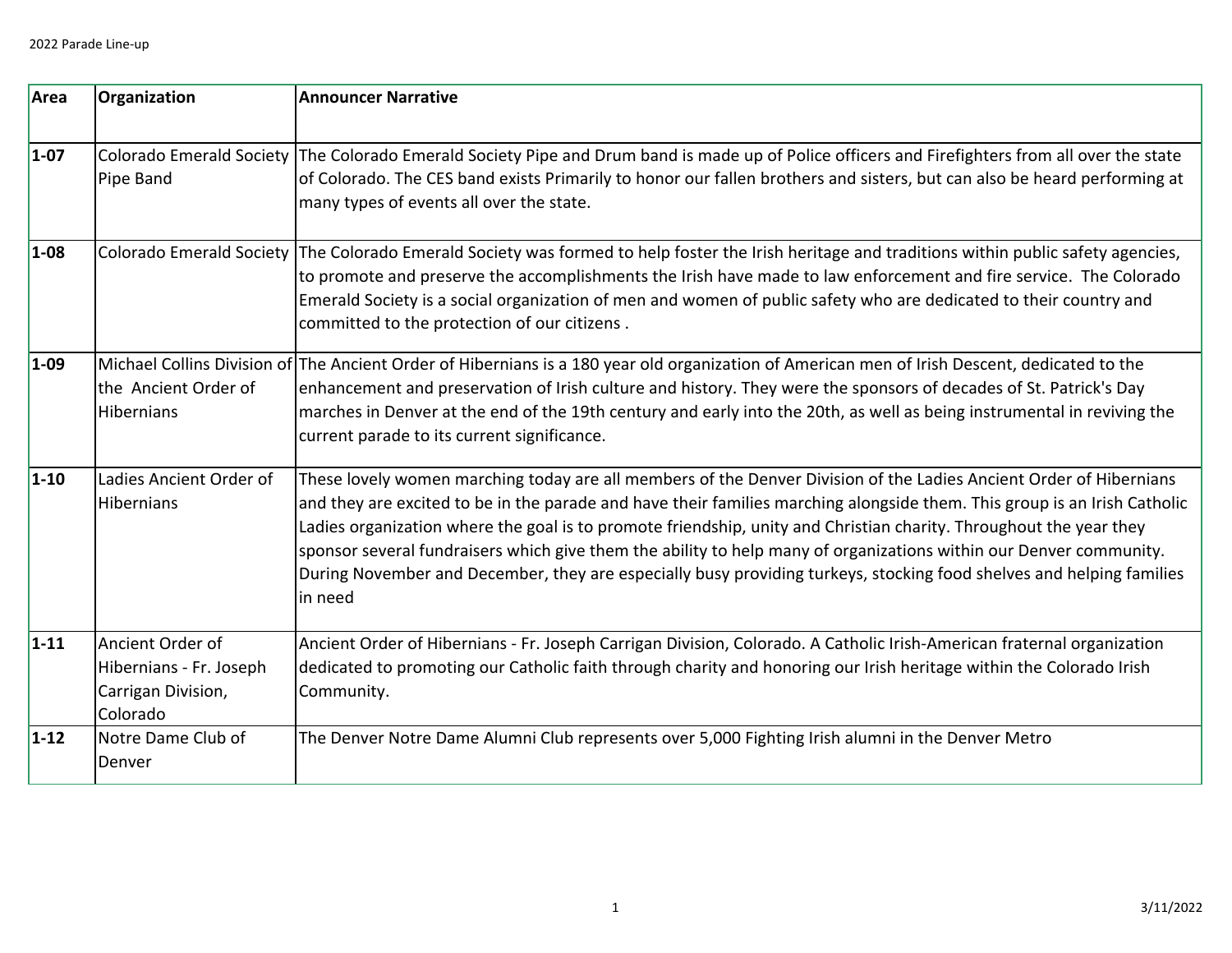| Area     | Organization                                 | <b>Announcer Narrative</b>                                                                                                                                                                                                                                                                                                                                                                                                                                                                                                                 |
|----------|----------------------------------------------|--------------------------------------------------------------------------------------------------------------------------------------------------------------------------------------------------------------------------------------------------------------------------------------------------------------------------------------------------------------------------------------------------------------------------------------------------------------------------------------------------------------------------------------------|
| $1 - 13$ | Denver Academy<br><b>Drumline</b>            | Next up, The Denver Academy Drumline from Denver Colorado. Denver Academy is an institution of 385 2nd through<br>12th grade students. This is the fourth time that the DA drumline has had the honor of marching in the St. Patricks Day<br>Parade and it is a true highlight of our year. The Drumline has been working hard to bring you some of our best<br>cadences for your listening pleasure. We hope you enjoy our beats and Happy St Patricks Day to all of our listeners!<br>Ladies and Gentlemen, the Denver Academy Drumline! |
| $1 - 14$ | <b>Crow Family</b>                           | Purchased new in Madison, South Dakota by our Great Grandfather, Lloyd Crow, and driven off the dealership lot back<br>to the family farm with our Grandfather, Floyd Crow, on his lap - it is a privilege to showcase this John Deere 1936 Model<br>A Unstyled tractor. This machine is presented at this year's Denver St. Patrick's Day Parade in honor of both<br>Grandfathers, of our ranching & farming heritage in South Dakota, and in representation of all Irish friends and family.                                             |
| $1 - 15$ | <b>McTeggart Irish Dancers</b>               | The oldest school of Irish dance in Colorado, the McTeggart Dancers have thrilled audiences across the state for over 40<br>years with their rousing performances of traditional Irish dance. Known for their intricate footwork and rhythmic<br>precision, the McTeggart Dancers have won recognition at local, national and international competitions, including the<br>All-Ireland and World Championships. With a skip in their step and a jig in their hearts, they wish you a very Happy St.<br>Patrick's Day!                      |
| $1 - 16$ | 99.5 The Mountain                            | 99-5 The Mountain (ninety nine point five the mountain) Tune into 99.5 The Mountain every weekday at 9 and 4 for 99<br>minutes of commercial free music.                                                                                                                                                                                                                                                                                                                                                                                   |
| $1 - 17$ | Sons And Daughters of<br>the Southside Irish | The Sons and Daughter's of the South Side Irish are so honored to be back in the 2022 festivities. We are a group of<br>family and friends who's hearts are filled with gratitude that we are able to come together as a family and community to<br>celebrate the best of all of us. Happy St Patrick's Day!!! Cheers to another beautiful day in Denver, Colorado.                                                                                                                                                                        |
| $1 - 18$ | <b>106.7 The Bull</b>                        | Colorado's new country 1067 The Bull with Bobby Bones in the morning and listen for free concert tickets all summer<br>long.                                                                                                                                                                                                                                                                                                                                                                                                               |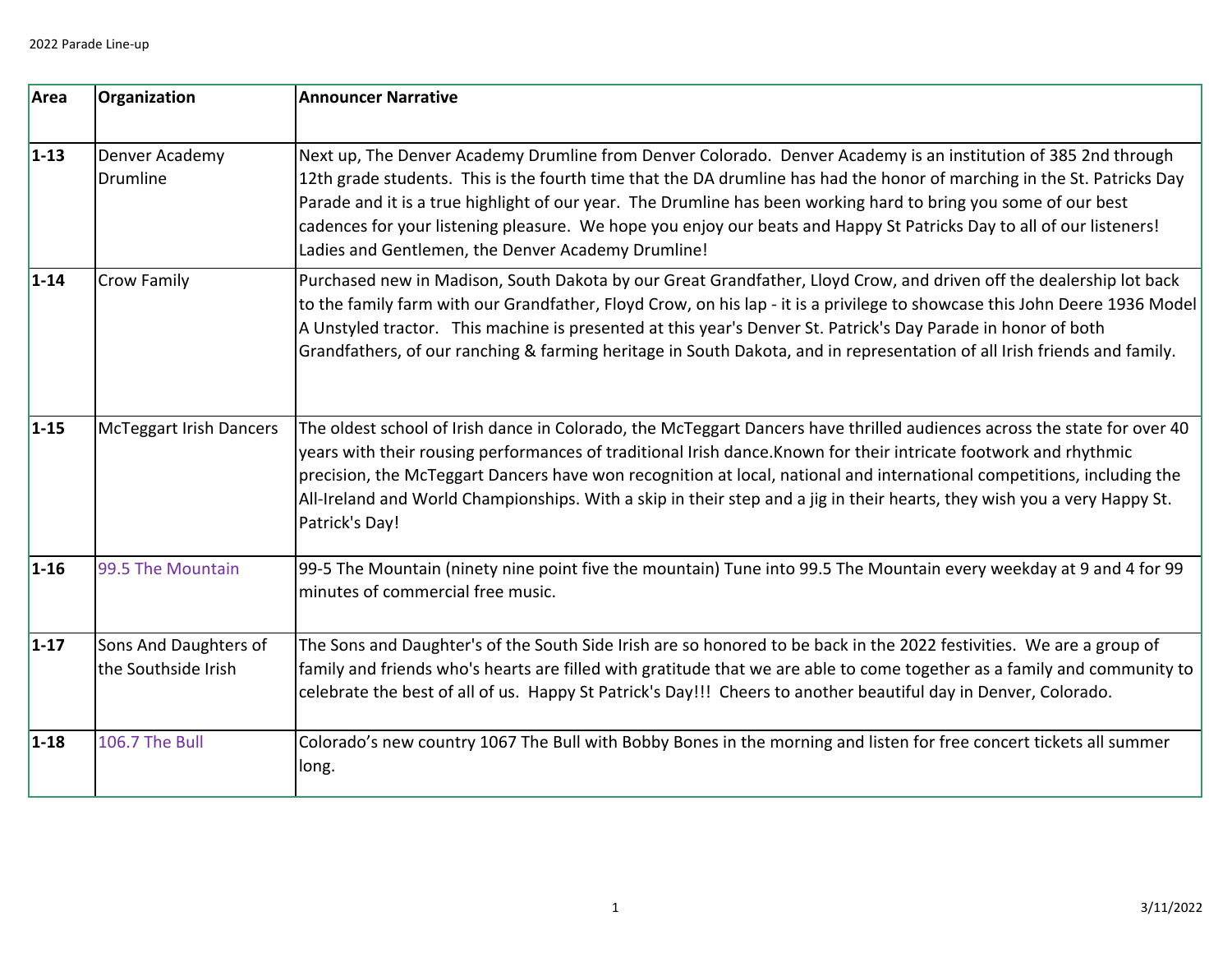| Area     | Organization                                                | <b>Announcer Narrative</b>                                                                                                                                                                                                                                                                                                                                                                                                                                                                                                                                         |
|----------|-------------------------------------------------------------|--------------------------------------------------------------------------------------------------------------------------------------------------------------------------------------------------------------------------------------------------------------------------------------------------------------------------------------------------------------------------------------------------------------------------------------------------------------------------------------------------------------------------------------------------------------------|
| $1 - 19$ | St. Andrew Society of<br>Colorado                           | The St. Andrew Society of Colorado is a non-profit that supports and promotes all things Scottish in the Rocky Mountain<br>Region. Membership is open to all, and the Society supports a variety of events including the Colorado Scottish Festival;<br>Colorado Tartan Day; Scottish Dance groups; Piping, Drumming and many social events throughout the year.                                                                                                                                                                                                   |
| $1-20$   | Colorado Lions                                              | Shine the Light of Service, Serving communities since 1912 Mission: TO EMPOWER Lions clubs, volunteers and partners<br>to improve health and well-being, strengthen communities, and support those in need through humanitarian service and<br>grants that impact lives globally, and encourage peace and international understanding. Areas of focus: Vision, Diabetes,<br>Environment, Childhood Cancer and Hunger Relief                                                                                                                                        |
| $1 - 21$ | Colorado Parrot Head<br>Club - 2018 Best of<br>Parade Award | The Colorado Parrothead Club, Partying with a purpose since 1993! It's a Trop Rock state of mind!                                                                                                                                                                                                                                                                                                                                                                                                                                                                  |
| $1 - 22$ | <b>Cirrus Apartments/UDR</b>                                | Your new home near West Colfax, amongst boutique eateries and amazing local breweries is ready for you, right<br>now.Cirrus Apartments offers luxury, convenience and impressive amenities. This brand new community offers<br>everything you need to live, in a place you want to live.Take in an incredible views of Mile High Stadium and Downtown<br>Denver or the Rocky Mountains, from a modern apartment complete with state-of-the-art appliances and two unique<br>and gorgeous finishing options. Visit Cirrus Denver.com to find your new perfect home! |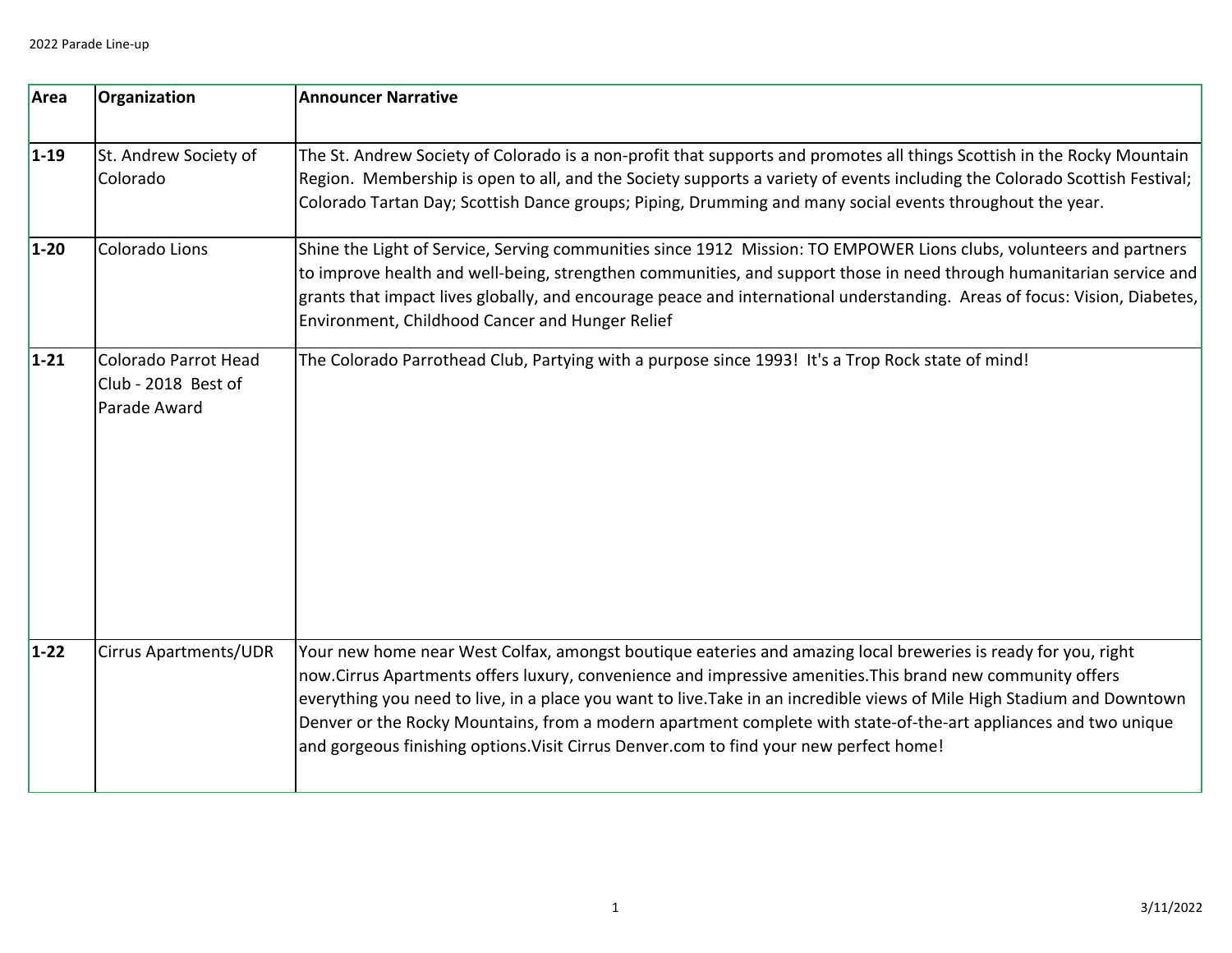| Area     | Organization                              | <b>Announcer Narrative</b>                                                                                                                                                                                                                                                                                                                                                                                                                                                                                                                             |
|----------|-------------------------------------------|--------------------------------------------------------------------------------------------------------------------------------------------------------------------------------------------------------------------------------------------------------------------------------------------------------------------------------------------------------------------------------------------------------------------------------------------------------------------------------------------------------------------------------------------------------|
| $1 - 23$ | <b>Elitch Gardens</b>                     | Located in the heart of Denver, Elitch Gardens is Colorado's only world-class combination theme & water park. From<br>thrilling roller coasters to pint-sized adventures, a splashin' water park and tons of special events, there's thrills for all.<br>The park is open April through October. Visit ElitchGardens.com for more information!                                                                                                                                                                                                         |
| $1 - 24$ | <b>Green Gables Elementary</b><br>School  | The Green Gables Elementary School Leprechauns have been Sham-rockin' it for over 50 years. This small but mighty<br>Jefferson County Public school is located in the heart of Lakewood and provides opportunities for the school community<br>to Lead, Learn and Grow TOGETHER! This years float was designed and decorated by students from the school's extra<br>curricular parade club. We are extremely proud of our little leprechauns and our school was even honored this year by<br>receiving the Governor's Distinguished Improvement Award. |
| $1 - 25$ | Claim Jumpers                             | The Claim Jumpers Jump Rope Team is a competitive and performance based team located in Littleton, Colorado. The<br>team is comprised of jumpers aged 8-47. They compete in Regional and National tournaments each year as well as<br>participate in many shows for the community.                                                                                                                                                                                                                                                                     |
| $1 - 26$ | <b>98.5 KYGO</b>                          | Denver's Number One for New Country, NINETY-EIGHT-point FIVE K-Y-G-O                                                                                                                                                                                                                                                                                                                                                                                                                                                                                   |
| $1 - 27$ | Mile-Hi Jeep Club of<br>Colorado, group 1 | Mile-Hi Jeep Club was formed in 1956 as a social club to unite adventure loving people in 4-wheel drive activities.<br>Currently the club has over 400 vehicle members that make up the 21 Patrols within MHJC. Each year the club<br>participates in events around the state such as the Denver St. Patrick's Day Parade and the Christmas Caravan for Kids.<br>They also participate in many fund raisers for Children's Hospital and have raised over \$125,000 in the last few years.                                                              |
| $1 - 28$ | Mile-Hi Jeep Club of<br>Colorado, group 2 | Mile-Hi Jeep Club is a non-profit organization whose purpose is to protect and preserve the natural beauty of our state.<br>The club works, through various internal and external grants, to preserve the natural beauty and terrain of the OHV<br>roads and trails in Colorado. Several Patrols within the club also have adopt-a-trail agreements with land managers to<br>assist in this process.                                                                                                                                                   |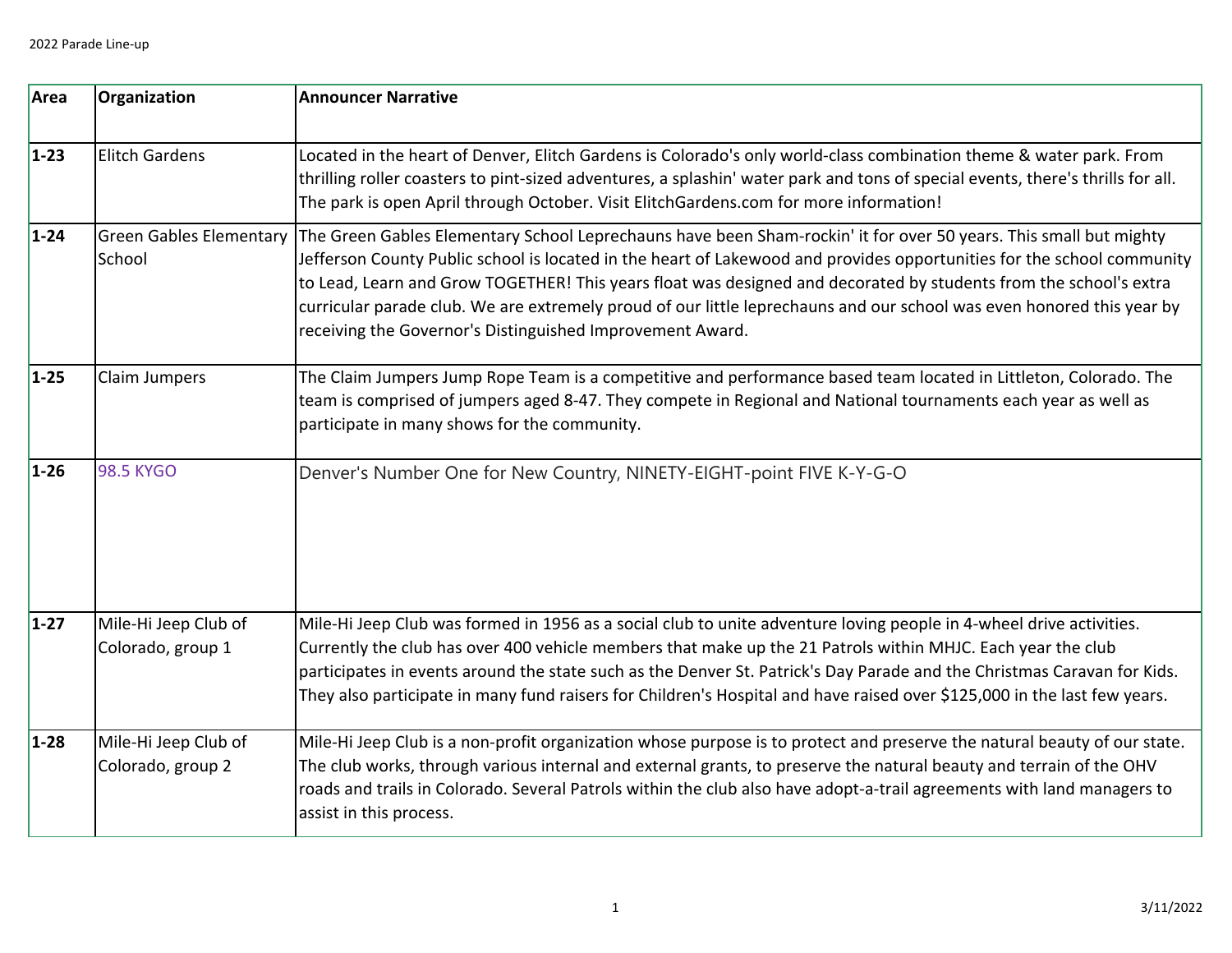| Area     | Organization                              | <b>Announcer Narrative</b>                                                                                                                                                                                                                                                                                                                                                                                                                                         |
|----------|-------------------------------------------|--------------------------------------------------------------------------------------------------------------------------------------------------------------------------------------------------------------------------------------------------------------------------------------------------------------------------------------------------------------------------------------------------------------------------------------------------------------------|
| $1-29$   | <b>HITS 95.7</b>                          | THE ALL NEW HITS 95 POINT 7. WITH JUBAL IN THE MORNING AND YOUR HOME FOR COMMERCIAL FREE WEEKENDS!                                                                                                                                                                                                                                                                                                                                                                 |
| $1 - 30$ | Sons and Daughters of<br>Italy Lodge 2075 | The Sons of Italy lodge #2075 has been participating in the parade for more than 30 years, everyone is welcome to come<br>to the lodge to visit or join as a member. On the float you are hearing Mr. Russ Canino Las Vegas entertainer originally<br>from North Denver.                                                                                                                                                                                           |
| $1 - 31$ | <b>Celtic Steps</b>                       | Celtic Steps is the Premier Irish Dance School in the Western Region with the most wins at this last Western Regional<br>Championships. Look for our dancers around town including our 35 dancers who will be competing at the World<br>Championships this April in Belfast. We have a great deal for new students, 10 classes for \$10. Visit us at celticsteps.org.                                                                                              |
| $1 - 32$ | Aurora Eagles FOE 3224                    | We are the Fraternal Order of Eagles, Aurora Aerie#3224. People Helping People is what we do! To our countless<br>charities and donors, we thank you. Our many recipients of countless charities couldn't continue without organizations<br>with such generous hearts. Ask a friend about a local Aerie near you!                                                                                                                                                  |
| $1 - 33$ | Irish Setter Club of<br>Colorado          | Along with its appearance, the Irish Setter's personality is fun loving, playful and affectionate. The standard calls for a<br>'rollicking" temperament, and anyone who has had the pleasure of raising an Irish Setter puppy can tell you exactly what<br>that means. It is mischievous and independent, intelligent and stubborn, anxious to please and yet determined to have<br>its way if it decides to-go hunting or steal a treasure from closet or drawer. |
| $1 - 34$ | KOSI 101.1                                | COZY ONE-OH-ONE POINT ONE. Real Music Variety. 80's, 90's, 2k, and today's music                                                                                                                                                                                                                                                                                                                                                                                   |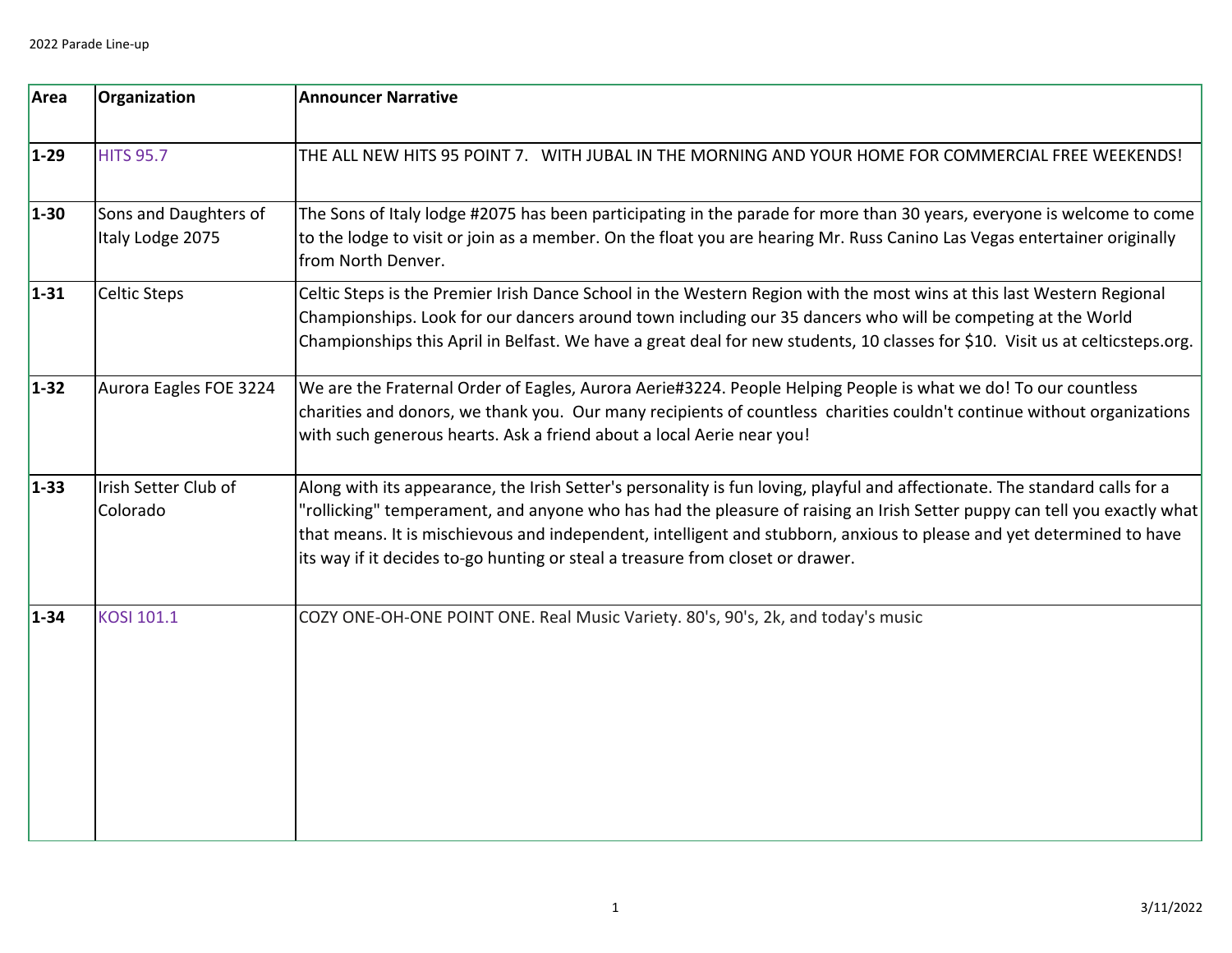| Area     | Organization             | <b>Announcer Narrative</b>                                                                                                                                                                                                                                                                                                                                                                                                                                                                                                                                                                                                                                        |
|----------|--------------------------|-------------------------------------------------------------------------------------------------------------------------------------------------------------------------------------------------------------------------------------------------------------------------------------------------------------------------------------------------------------------------------------------------------------------------------------------------------------------------------------------------------------------------------------------------------------------------------------------------------------------------------------------------------------------|
| $1 - 35$ | <b>Crimson Marque</b>    | The Crimson Marque - A band of surely pirates found "holding up the bar" while enjoying shore leave at the Colorado<br>Renaissance Festival, Northglenn Pirate Festival, and karaoke hot spots around Denver. Yarr!                                                                                                                                                                                                                                                                                                                                                                                                                                               |
| $1 - 36$ |                          | Mile High Freedom Bands MHFB Corps from the Mile High Freedom Bands is under the direction of Cayley Buie. The Mile High Freedom Bands are<br>committed to making positive contributions to the LGBTQ+ community and allies through musical events and activities<br>that engage, excite, educate, and entertain audiences while supporting performers of all abilities. For more information<br>visit mhfb.org.                                                                                                                                                                                                                                                  |
| $1 - 37$ | 4-Players of Colorado    | Formed in 1986, the 4-Players of Colorado is a not-for-profit organization that donates funds raised during the year to<br>local organizations benefiting the Colorado LGBTQ community. As a social organization, we share an enjoyment for<br>traveling back roads and off-road trails responsibly in four-wheel drive vehicles.                                                                                                                                                                                                                                                                                                                                 |
| $1 - 38$ | Iron Workers Local 24    | Iron Workers Local 24 was established in Denver in 1901. The Ironworkers continue to proudly build the skyline of<br>Denver, the state of Colorado and Kansas.                                                                                                                                                                                                                                                                                                                                                                                                                                                                                                    |
| $1 - 39$ | <b>ReDONKulous Ranch</b> | ReDONKulous Ranch Sanctuary and Rescue promotes Pack Burro Racing's 74th year of Haulin' Ass in 2022 as they honor<br>Sanctuary and Rescue, Inc the history of Colorado's 19th-century miners who used burros (Spanish for donkey) to carry their mining tools and<br>supplies through the Rocky Mountains as they prospected for gold, silver, & other valuable ores. In 1949 the Sport<br>began & in 2012, a resolution was passed at the State Capitol acknowledging Pack Burro Racing as Colorado's Summer<br>Heritage Sport! Visit ReDONKulousRanch.com for more on the history and our race schedule in nine mining towns<br>around Colorado this summer!!! |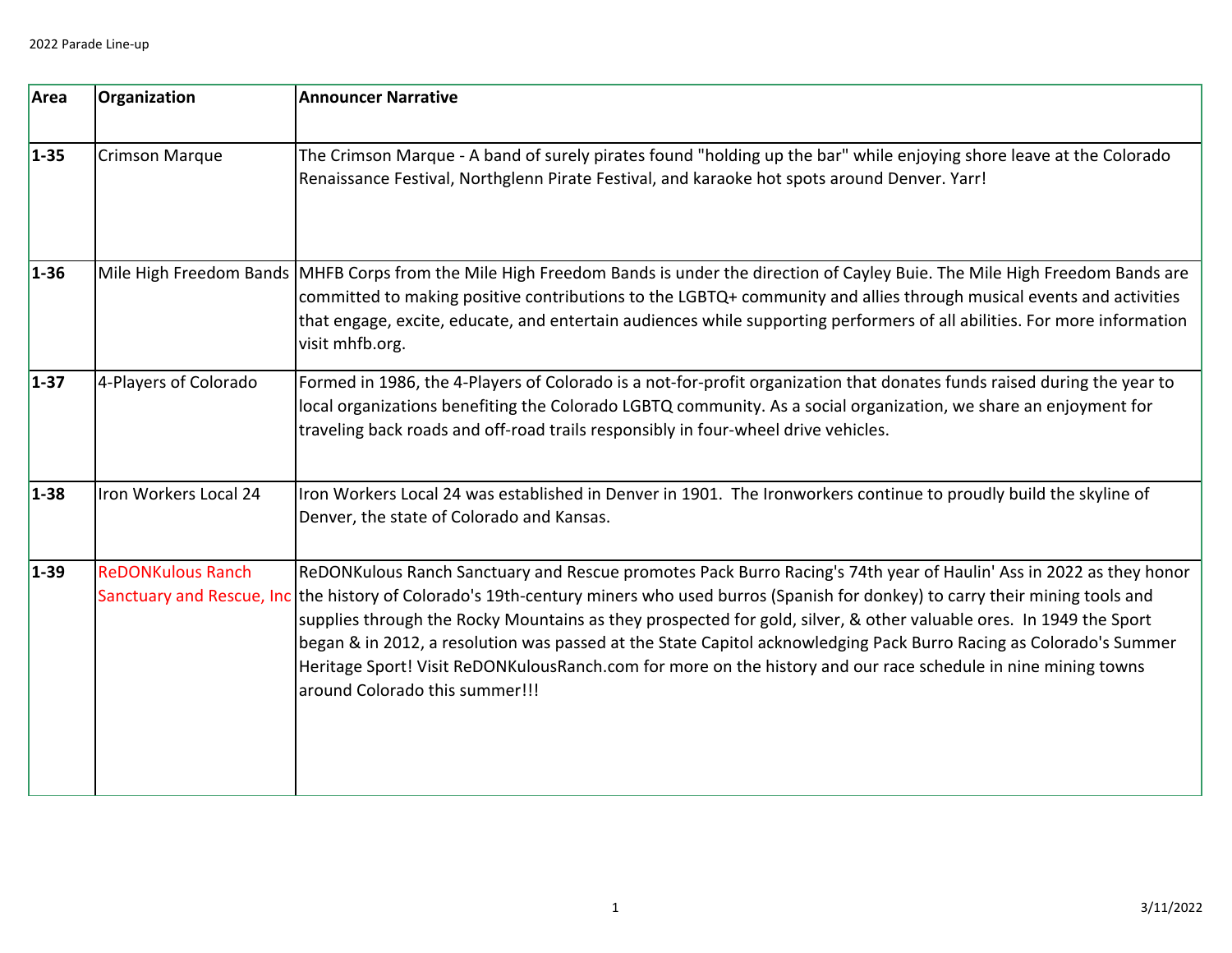| Area     | Organization                     | <b>Announcer Narrative</b>                                                                                                                                                                                                                                                                                                                                                                                                                                                                                                                                                                                                   |
|----------|----------------------------------|------------------------------------------------------------------------------------------------------------------------------------------------------------------------------------------------------------------------------------------------------------------------------------------------------------------------------------------------------------------------------------------------------------------------------------------------------------------------------------------------------------------------------------------------------------------------------------------------------------------------------|
| $1 - 40$ | <b>Cheyenne Frontier Days</b>    | Since 1897, the Daddy of 'em All has been kicking up dust with the World's Largest Outdoor Rodeo and Western<br>Celebration! Cheyenne Frontier Days is an annual festival celebrating the Old West roots that make Cheyenne one of the<br>most interesting and memorable destinations in the United States. The Magic City of the Plains brings together rodeo<br>fans, country music lovers, Western enthusiasts and fun-seekers from all 50 states and 23 foreign countries on five<br>continents. Join CFD from July 22-31, to see why the 126-year-old marvel continues to captivate all who join in the<br>celebration. |
| $1 - 41$ | Colorado Saint Bernard<br>Rescue | CSBR is an all volunteer, foster based organization dedicated to care and rehoming of Saint Bernards and Saint Bernard<br>mixes                                                                                                                                                                                                                                                                                                                                                                                                                                                                                              |
| $1 - 42$ | Metro Denver Dental<br>Society   | The Metro Denver Dental Society is a not-for-profit promoting the ethical practice of dentistry and supporting the oral<br>health of the Denver community. Through partnerships with outreach organizations such as Kids in Need of Dentistry,<br>Give Kids a Smile Day, Colorado Mission of Mercy, Howard Dental and Dental Life Line Network and more; we hope to<br>provide access to quality oral health care for all walks of life.                                                                                                                                                                                     |
| $1 - 43$ | <b>Hole In The Wall Gang</b>     | Dedicated to preserving the traditions of the old west since 1977                                                                                                                                                                                                                                                                                                                                                                                                                                                                                                                                                            |
| $1 - 44$ | <b>BrewHop Trolley</b>           | BrewHop Trolley runs a weekend brewery tour in Longmont that connects all the breweries, distilleries and cidery in the<br>town. Customers can hop on and off at the stop of their choice and the trolley returns every hour at each stop. They are<br>also available for private charters up and down the front range. For upcoming events please check out their Facebook<br>page.                                                                                                                                                                                                                                         |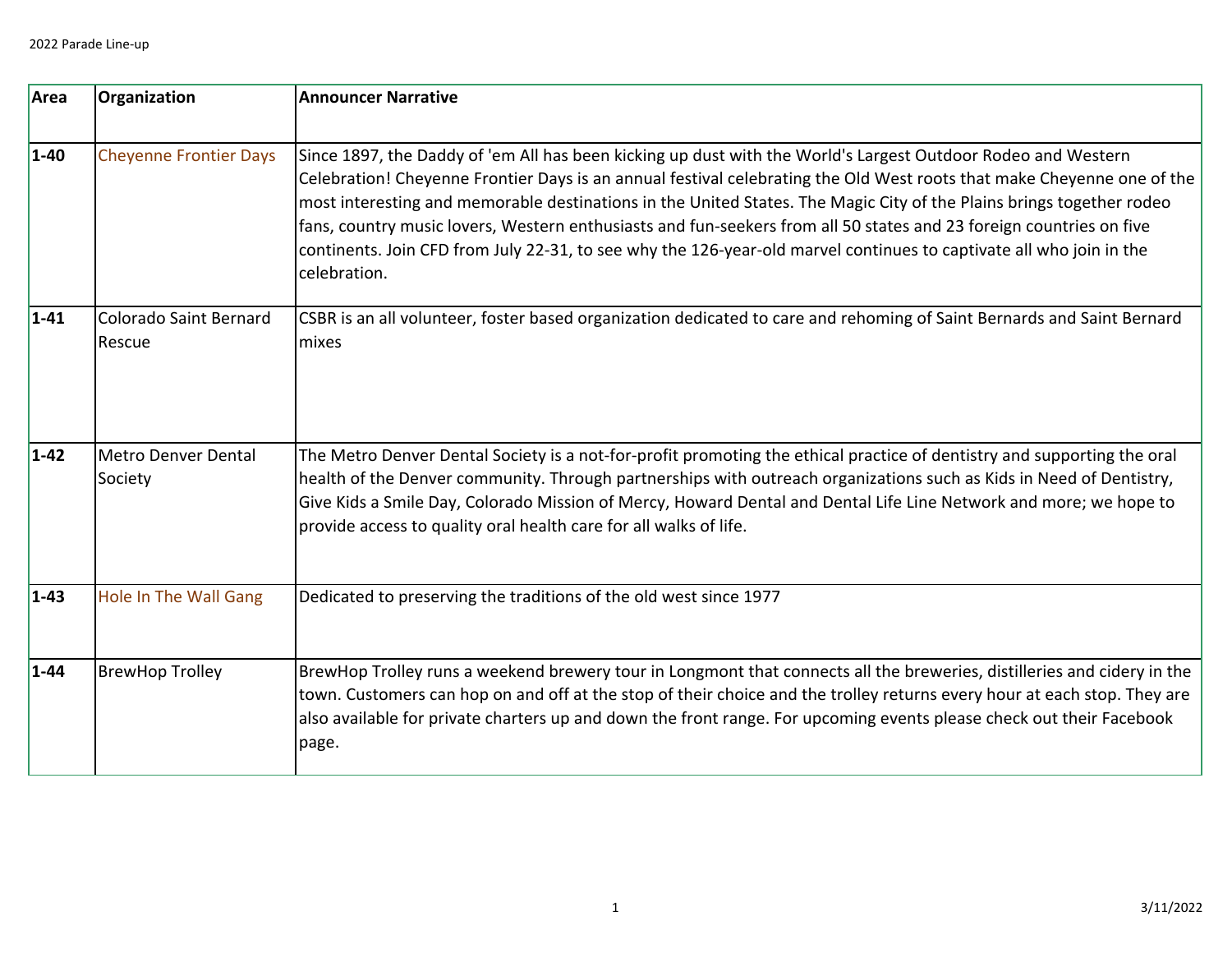| Area     | Organization                                                                        | <b>Announcer Narrative</b>                                                                                                                                                                                                                                                                                                                                                                                                                                                                                                                                                                                                                                                                                                                       |
|----------|-------------------------------------------------------------------------------------|--------------------------------------------------------------------------------------------------------------------------------------------------------------------------------------------------------------------------------------------------------------------------------------------------------------------------------------------------------------------------------------------------------------------------------------------------------------------------------------------------------------------------------------------------------------------------------------------------------------------------------------------------------------------------------------------------------------------------------------------------|
| $1 - 45$ | Company D, 1st Colorado<br>Volunteer Infantry and<br>Mile Hi Fife and Drum<br>Corps | MARCHING OUT OF ABRAHAM LINCOLN'S "MYSTIC CHORDS OF MEMORY" COMES THE AMERICAN CIVIL WAR ERA<br>UNION ARMY'S LEGENDARY IRISH BRIGADE. THEY BEAR THE RED, WHITE, AND BLUE OF THEIR NATIONAL COLORS AND<br>THE EMERALD GREEN FLAG OF THE IRISH BRIGADE.CO. D OF THE 1ST COLORADO VOLUNTEER INFANTRY REGIMENT AND<br>THE MILE HIGH FIFE AND DRUM CORPS PORTRAY THE 69TH NEW YORK VOLUNTEER INFANTRY REGIMENT, PART OF THE<br><b>IRISH BRIGADE.</b>                                                                                                                                                                                                                                                                                                  |
| $1 - 46$ | <b>K-LOVE Radio</b>                                                                 | 91.1 K-LOVE is listener supported, which means commercial free! Our positive and encouraging music plays all day long.<br>Find Faith, find Hope, Find K-LOVE 91.1 Today!                                                                                                                                                                                                                                                                                                                                                                                                                                                                                                                                                                         |
| $1 - 47$ | Ms. Colorado Senior<br>America                                                      | Ms. Colorado Senior America 2022 is Ms. Jeanne Nott from Loveland who is your reigning Queen and she will compete<br>in Hershey, PA in Sept. Followed by Queen Jeanne is 1st runner up Joanie Ryan, and 2nd runner up Marla<br>Downer. This is the world's first and foremost pageant to emphasize and give honor to women who have reached the<br>"Age of Elegance" (60 years old or better). It is a search for the gracious lady who best exemplifies the dignity, maturity<br>and inner beauty of all Senior Americans. Please join them at the Queen's Tea in May. You too can compete this fall in<br>the Colorado Pageant, if you are a woman 60 or better. Just google Ms. Colorado Senior America and join these fun<br>loving seniors! |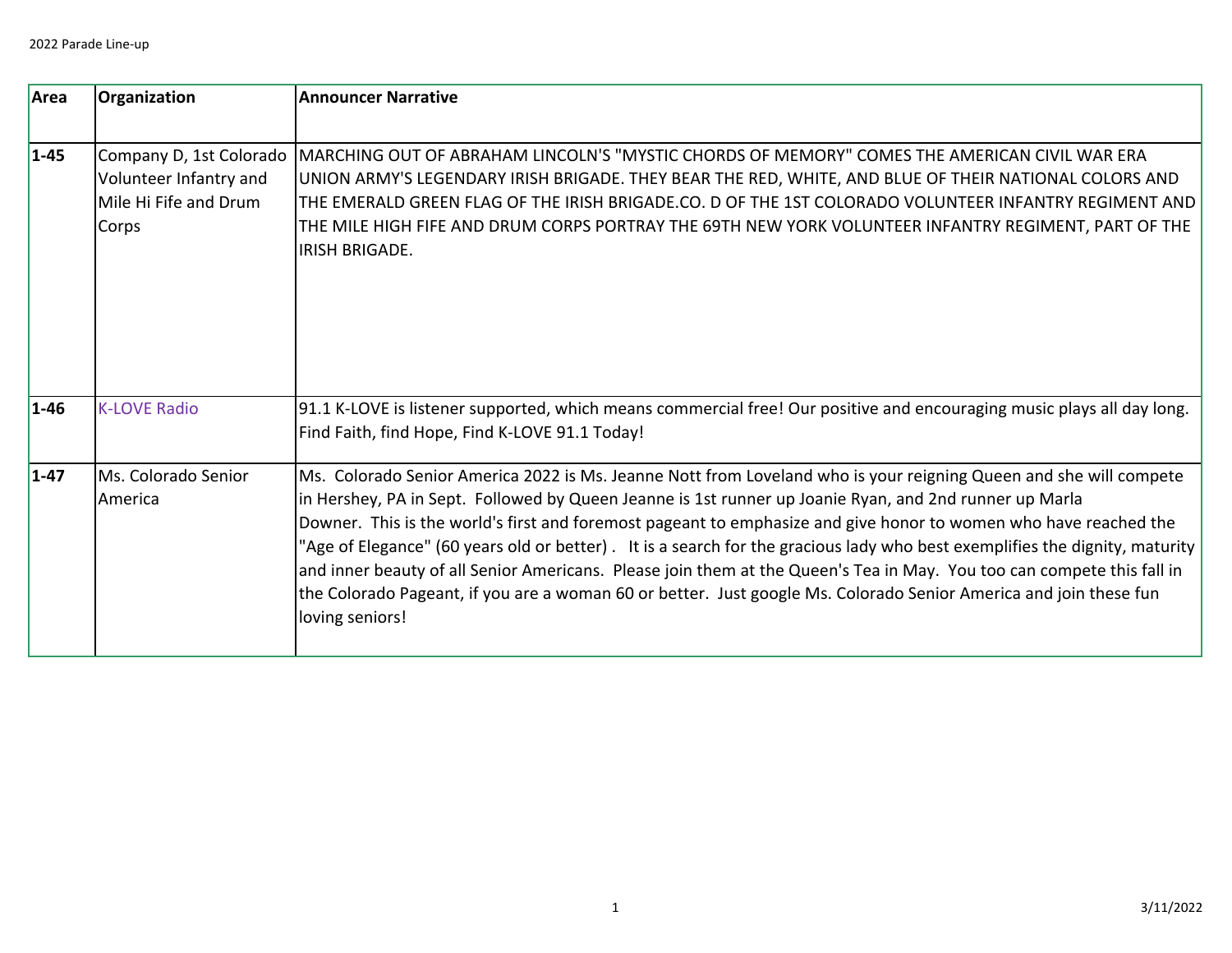| Area       | Organization                                 | <b>Announcer Narrative</b>                                                                                                                                                                                                                                                                                                                                                                                                                                                                                                                                                                                                                                                                                                                                                                                                                                                                                                                                                                                                                                                                                                                               |
|------------|----------------------------------------------|----------------------------------------------------------------------------------------------------------------------------------------------------------------------------------------------------------------------------------------------------------------------------------------------------------------------------------------------------------------------------------------------------------------------------------------------------------------------------------------------------------------------------------------------------------------------------------------------------------------------------------------------------------------------------------------------------------------------------------------------------------------------------------------------------------------------------------------------------------------------------------------------------------------------------------------------------------------------------------------------------------------------------------------------------------------------------------------------------------------------------------------------------------|
| $ 2 - 01 $ | OF DENVER> SHRINER'S<br><b>INTERNATIONAL</b> | EL JEBEL SHRINE < OASIS Shriners International is a fraternity based on fun and fellowship. Shriners is open to men of integrity from all walks of<br>life dedicated to brotherhood, compassion and service to others.<br>Shriners International founded and continues to maintain Shriners Children's. A pediatric health care system dedicated<br>to providing specialty care, innovative research, and outstanding teaching programs.<br>Shriners support their official philanthropy by volunteering at the hospitals, assisting patients with transportation, raising<br>funds, and much more.<br>Our health care system provides advanced care for children with orthopedic conditions, burns, spinal cord injuries, and<br>cleft lip and palate.<br>Shriners Children's has a reputation for finding answers and giving families hope. At our locations in the U.S., Canada<br>and Mexico, children up to 18 years of age receive excellent care regardless of the families' ability to pay or insurance<br>status.<br>Since opening our first hospital in 1922, the health care system has improved the lives of more than 1.5 million children. |
| $ 2 - 02 $ | West Metro Firefighters<br><b>Local 1309</b> | West Metro Firefighters Local 1309                                                                                                                                                                                                                                                                                                                                                                                                                                                                                                                                                                                                                                                                                                                                                                                                                                                                                                                                                                                                                                                                                                                       |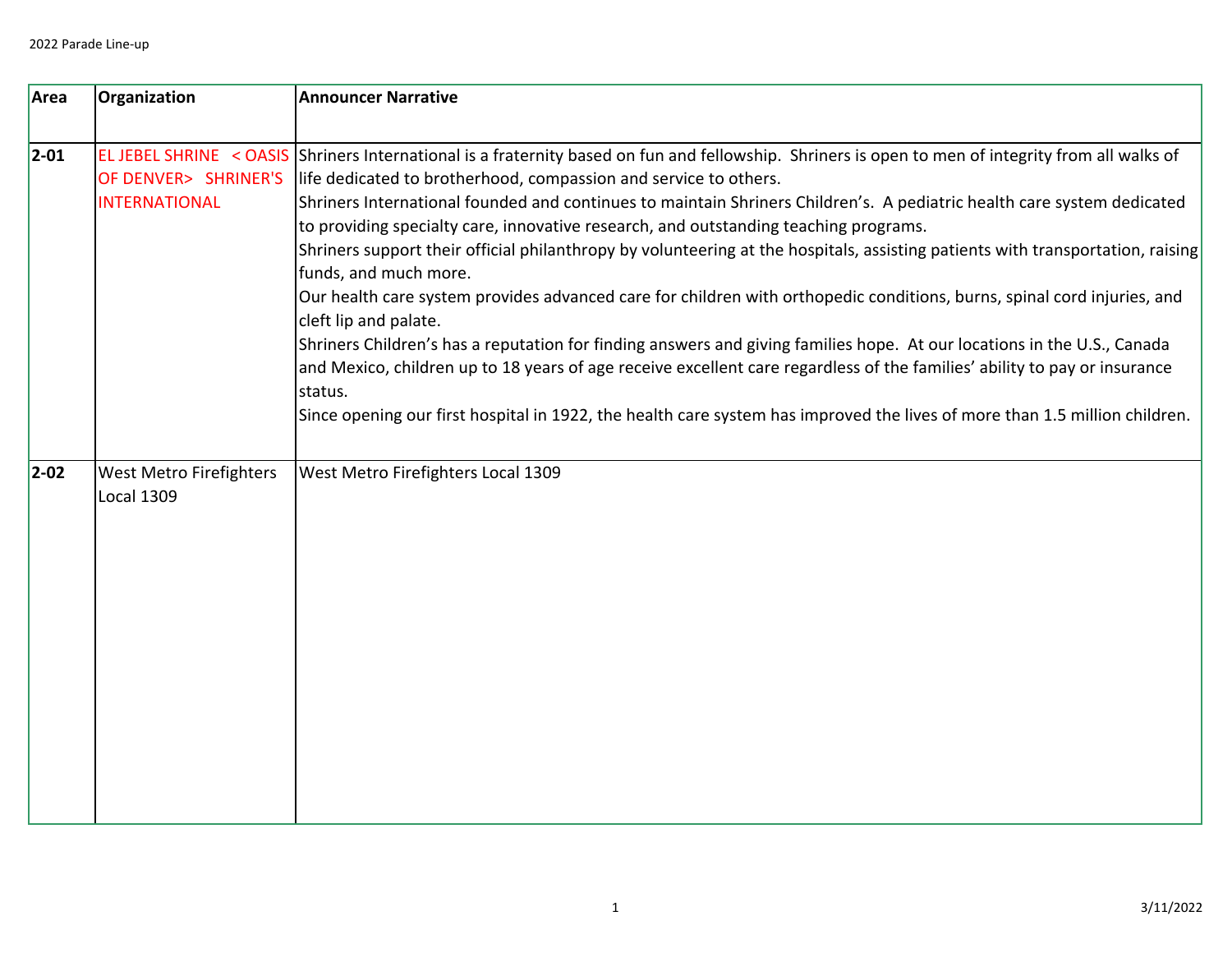| Area       | Organization                                        | <b>Announcer Narrative</b>                                                                                                                                                                                                                                                                                                                                                                                                                                                                                                                  |
|------------|-----------------------------------------------------|---------------------------------------------------------------------------------------------------------------------------------------------------------------------------------------------------------------------------------------------------------------------------------------------------------------------------------------------------------------------------------------------------------------------------------------------------------------------------------------------------------------------------------------------|
| $ 2 - 03 $ | of Colorado                                         | Military Vehicle Collectors The Military Vehicle Collectors of Colorado club was formed in 1975. It is a non-profit organization dedicated to the<br>preservation and display of vintage and historical military vehicles from all periods, wars and countries. Their goal is to<br>acquire, restore, preserve, operate and display their vehicles as they seek to preserve our military history, create public<br>awareness, and share their vehicles and knowledge with the public. All of the vehicles you see here are privately owned. |
| $ 2 - 04 $ | Mile-Hi Jeep Club of<br>Colorado, group 3           | Mile-Hi Jeep Club encourages members to participate in search and rescue and other humanitarian missions the<br>community needs. The club has a strong and active contingent in the F.E.A.T. program in the Denver Metro area that<br>aids emergency services in times of heavy snowfall to get to where they need to be. This includes getting doctors to<br>hospitals, getting patients to chemo therapy, and rescuing stranded motorists.                                                                                                |
| $ 2 - 05 $ | <b>Rocky Mountain Star</b><br><b>Wars Groups</b>    | The Force is strong in the Rockies with these 4 clubs coming together for community and charity work all over the Front<br>Range for the last 18 years. The 501st, Rebel Legion, the Sith Dynasty, and the Mandalorain Mercs can be found raising<br>money for Make-A-Wish and the JDRF, or cheering up kids at Children's Hospital all year round.                                                                                                                                                                                         |
| $ 2 - 06 $ | Ronnie Nelson ** Baked<br><b>Batata Productions</b> | ~~~~~ Baked Batata Productions~~~~<br>Ronnie Nelson<br>Best of Parade winner Ronnie Nelson has the longest running<br>consecutive float project in the history of the Denver St. Patrick's Day Parade! An incredible 30 consecutive years, and<br>this is his 35th float since his first entry in 1981. * Ronnie has received far more awards, in more categories, than any<br>He dedicates this year's float to his mother Louann Nelson!<br>other parade entrant.                                                                         |
| $ 2 - 07 $ | The Grizzly Rose                                    | Since 1989 The Grizzly rose has been bringing the best country music has to offer to Denver. Live music 6 nights a week.<br>Today on the mobile Grizzly Rose stage Nathan Dean and the damn band come out tonight to hear their entire set live on<br>the Grizzly rose stage.                                                                                                                                                                                                                                                               |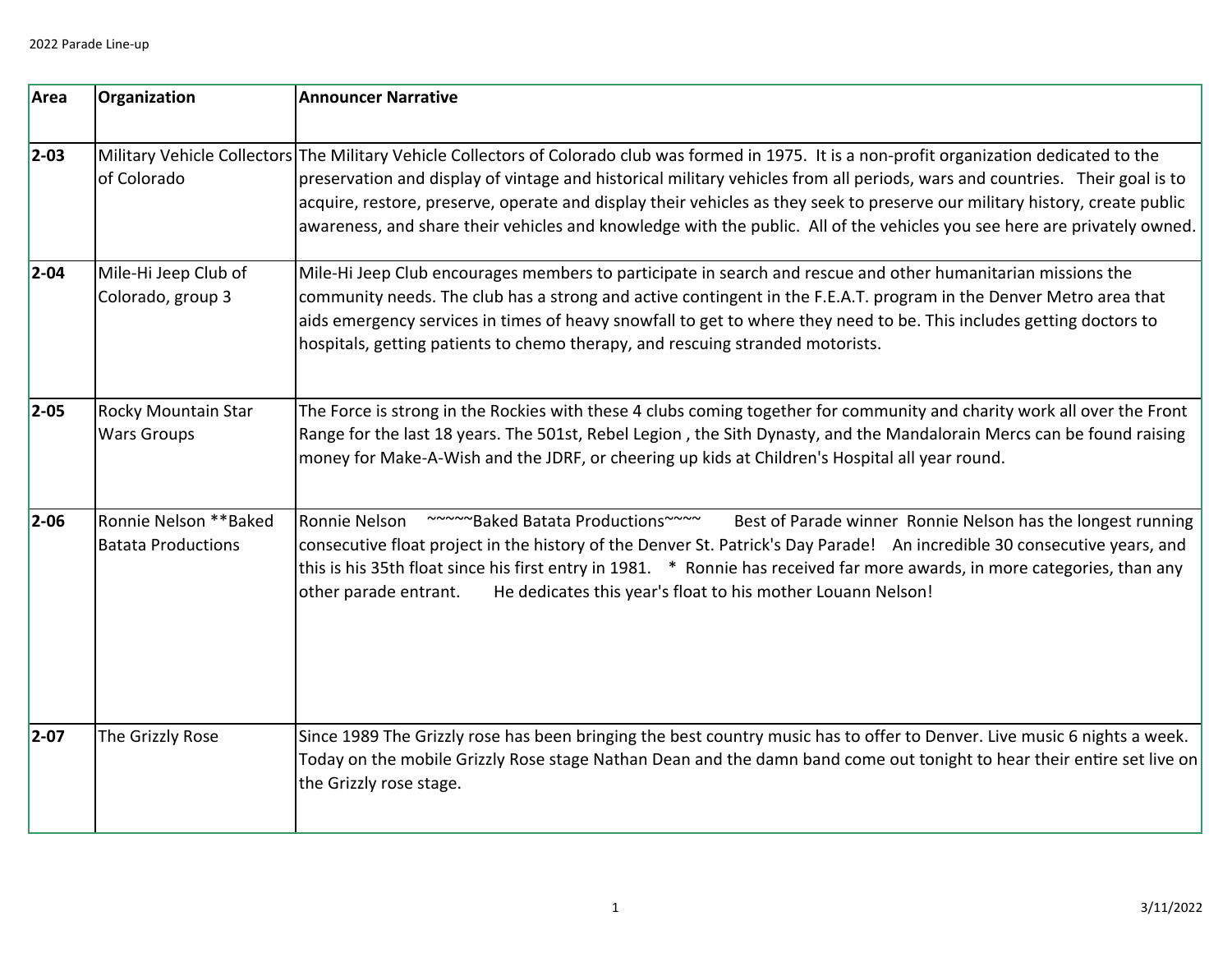| Area       | Organization                        | <b>Announcer Narrative</b>                                                                                                                                                                                                                                                                                                                                                                                                                                                                                   |
|------------|-------------------------------------|--------------------------------------------------------------------------------------------------------------------------------------------------------------------------------------------------------------------------------------------------------------------------------------------------------------------------------------------------------------------------------------------------------------------------------------------------------------------------------------------------------------|
| $ 2 - 08 $ | High Roller USA                     | The High Roller Adult Size Big Wheels!Oh man. Remember that thunderous roar? Remember those relentless power<br>slides? Your decades of yearning are over! The High Roller adult size big wheels bring it all back! HighRollerUSA.com!<br>Designed right here in Colorado by Denver's own Matt Armbruster, and launched with a Kickstarter project, the High<br>Rollers are now available all over the world, and to you right now. This is the most fun you can have on three wheels.<br>Come out and play! |
| $ 2 - 09 $ | <b>Rocky Mountain</b><br>Pinzgauers | The Rocky Mountain Pinzgauers is one of the oldest Pinzgauer clubs in the country, having been formed in March of<br>2000. It's dedicated to the appreciation and enjoyment of the Pinzgauer, which was originally produced by Steyr-Daimler-<br>Puch of Graz, Austria for military use. Our club is family-oriented, love the outdoors, camping and good clean fun in the<br>dirt and accept easy, moderate and the most difficult 4-wheeling challenges gladly.                                            |
| $ 2 - 10 $ | City of Aurora Police<br>Department | The Aurora Police Department wishes everyone a safe and happy St. Patrick's Day!                                                                                                                                                                                                                                                                                                                                                                                                                             |
| $ 2 - 11 $ | American Legion Post 1              | American Legion Leyden-Chiles-Wickersham Post One Denver: This VAN has members of The American Legion, Legion<br>Auxiliary, The American Legion Riders, and Forty and Eight. We are American Legion Veterans and Veteran Families.The<br>American Legion was founded on four pillars: Americanism, Children and Youth, National Security, and Veterans Affairs<br>and Rehabilitation.                                                                                                                        |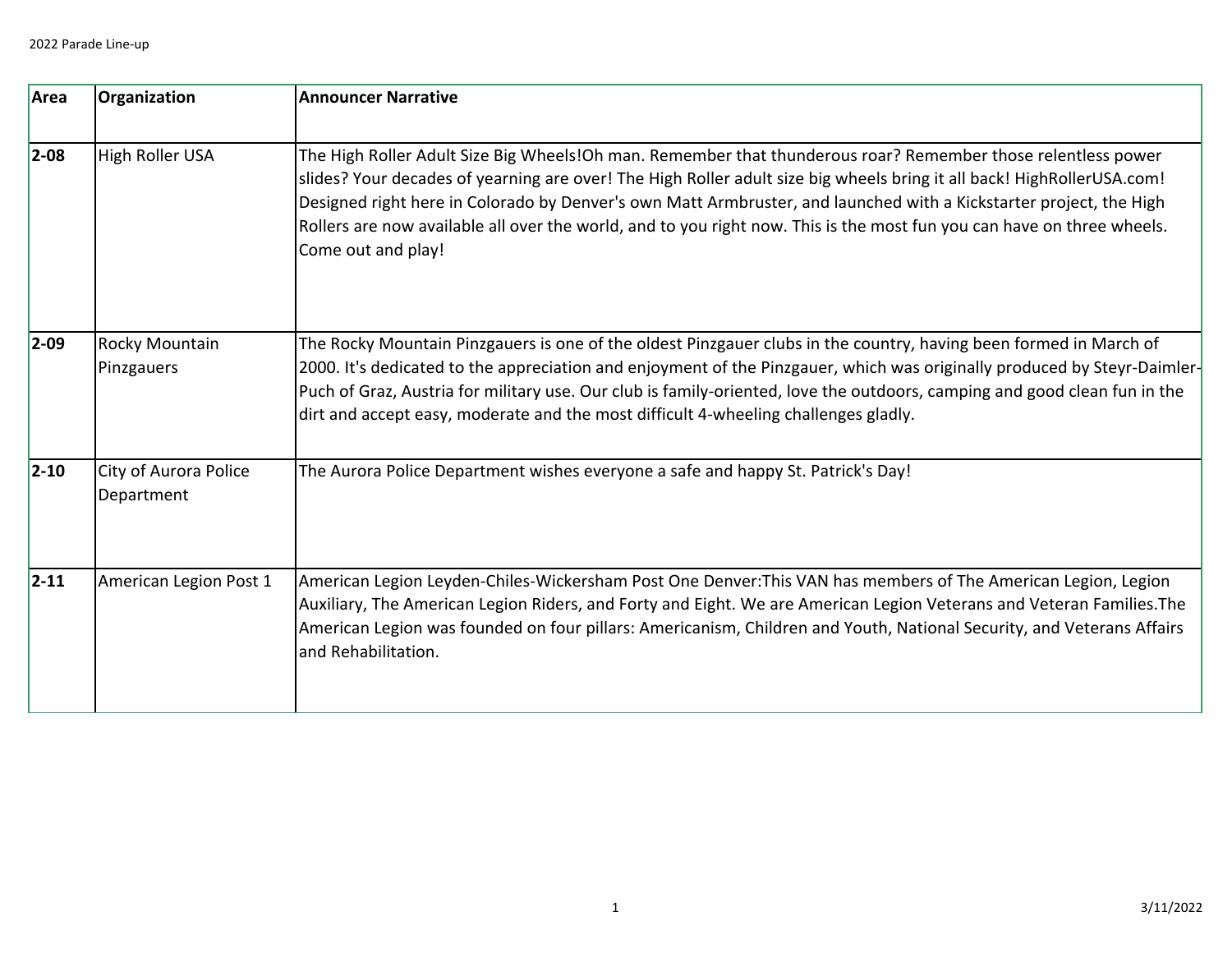| Area       | Organization                                   | <b>Announcer Narrative</b>                                                                                                                                                                                                                                                                                                                                                                                                                                                                                                                                                                                                              |
|------------|------------------------------------------------|-----------------------------------------------------------------------------------------------------------------------------------------------------------------------------------------------------------------------------------------------------------------------------------------------------------------------------------------------------------------------------------------------------------------------------------------------------------------------------------------------------------------------------------------------------------------------------------------------------------------------------------------|
| $ 2 - 12 $ | <b>Knights of Columbus</b>                     | Founded on the principles of charity, unity and fraternity, the Knights of Columbus was established in 1882 by Father<br>Michael J. Mc Givney to bring financial aid and assistance to the sick, disabled and needy members and their families. The<br>knights of Columbus has over 14,000 councils and over 4000 4th degree assembles in every archdioceses in the<br>world. The Knights of Columbus has grown from several members in one council to 15,900 councils and 1.9 million<br>members throughout the world. In 2019, the Knights of Columbus charitable donations totaled \$185 million and 75<br>million hours of service. |
| $ 2 - 13 $ | Colorado Doberman<br><b>Friends Foundation</b> | Colorado Doberman Friends Foundation advocate for this misunderstood Breed. Dobermans are extremely smart, loyal,<br>friendly and well a bit goofy. Despite their intimidating appearance they make wonderful family pets, service dogs,<br>working dogs and police K-9's. Never underestimate their intelligence as they are constantly ranked in the top 10<br>smartest breeds. These dogs require lots of love and attention and you most definitely will end up sharing your bed with<br>Bring an amazing Doberman into your life by adoption or a responsible health testing breeder. Be prepared to never be<br>alone again       |
| $ 2 - 14 $ | Snarf's Sandwiches                             | Snarf's Sandwiches is Colorado's favorite sandwich shop with 18 locations across the front range. Snarf's is known for<br>their hot toasted sandwiches made with their signature bread, high quality ingredients, and own blend of hot peppers.<br>Visit eatsnarfs.com to find your nearest location!                                                                                                                                                                                                                                                                                                                                   |
| $ 2 - 15 $ | <b>KS 1075</b>                                 | KS 107-5 ("K-S one oh seven 5") - Playing the hottest music in the Mile High City with Tony V in the morning, Rosa during<br>the weekday, and Toshamakia on the ride home.                                                                                                                                                                                                                                                                                                                                                                                                                                                              |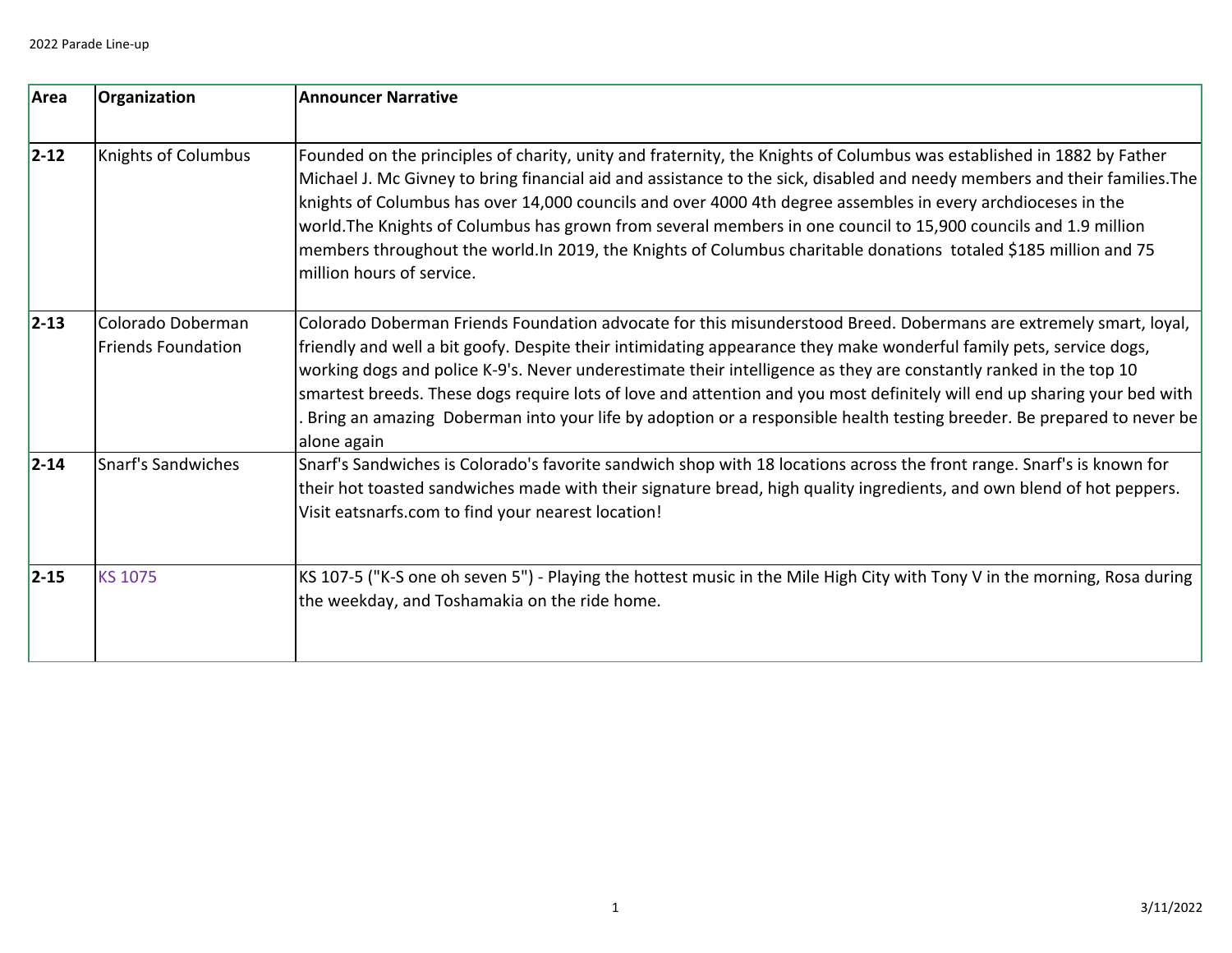| Area       | Organization                                                  | <b>Announcer Narrative</b>                                                                                                                                                                                                                                                                                                                                                                                                                                                                                                                                                                                                                                                               |
|------------|---------------------------------------------------------------|------------------------------------------------------------------------------------------------------------------------------------------------------------------------------------------------------------------------------------------------------------------------------------------------------------------------------------------------------------------------------------------------------------------------------------------------------------------------------------------------------------------------------------------------------------------------------------------------------------------------------------------------------------------------------------------|
| $ 2 - 16 $ | Axe Whooping                                                  | Axe Whooping is the largest Axe Throwing and Rage room in Denver. This is a new fun and exciting way to release stress<br>or simply get the family together for a fun outing! Get your axe in there!                                                                                                                                                                                                                                                                                                                                                                                                                                                                                     |
| $ 2 - 17 $ | City & County of Denver                                       | City and County of Denver Solid Waste Management - Severing the residents of Denver with recycle, compost, and trash<br>Solid Waste Management   services. Also hiring for drivers.                                                                                                                                                                                                                                                                                                                                                                                                                                                                                                      |
| $ 2 - 18 $ | IFHF MileHigh Missile<br>Corvette Funny Car                   | MileHigh Missile Corvette Funny Car owned and driven by Don Finley to benefit the Intrepid Fallen Heroes Fund.<br>Sponsored by NAPA Auto Parts, Bullet Automotive, Legends 95.3FM 810am radio, Instant Imprints Louisville. Special<br>thanks to Lincoln Tech College Denver and Dandy Trucking - Kersey Colorado.<br>Crew: Kristen Finley- Back-Up Girl. Ryan Finley- Crewchief. Matthew Mosketti- Crew mgr.<br>The MileHigh Missile is powered by an Injected 427 Chevy on Methanol Alcohol.<br>Catch the MileHigh Missile Funny Car on May 7th at Pueblo Motorsports Park with the Barnstorming Injected Allstars<br>Tour or at Bandimere Speedway for the Night of Fire and Thunder! |
| $ 2 - 19 $ | <b>Broomfield Detachment</b><br>& Foothills Young<br>Marines. | The Iwo Jima and Tomb of the Unknown Soldier Floats are pulled for all veterans that have paid the ultimate scarface for<br>this great Nation. Membership is open to all Veterans.                                                                                                                                                                                                                                                                                                                                                                                                                                                                                                       |
| $2 - 20$   |                                                               |                                                                                                                                                                                                                                                                                                                                                                                                                                                                                                                                                                                                                                                                                          |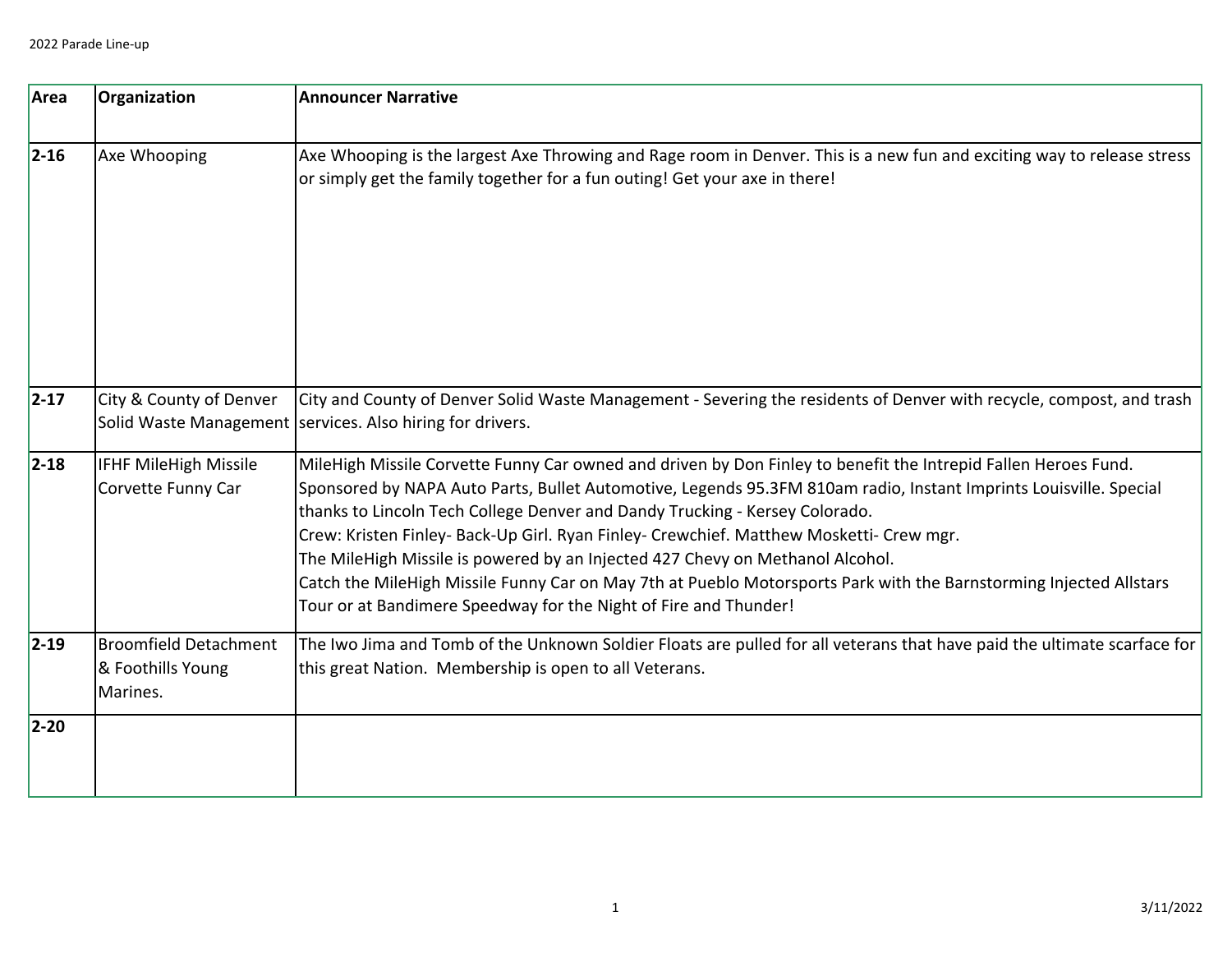| Area       | Organization                                         | <b>Announcer Narrative</b>                                                                                                                                                                                                                                                                                                                                                                                                                                                       |
|------------|------------------------------------------------------|----------------------------------------------------------------------------------------------------------------------------------------------------------------------------------------------------------------------------------------------------------------------------------------------------------------------------------------------------------------------------------------------------------------------------------------------------------------------------------|
| $ 2 - 21 $ | Miss Colorado<br><b>Scholarship Organization</b>     | Miss Colorado 2021 is Maura Spence-Carroll - she is an active duty soldier stationed at Fort Carson and she is the first<br>ever active duty member of the military to compete at the Miss America Competition. With her is Savannah Watson,<br>Miss Colorado's Outstanding Teen 2021 who believe it or not, is a black belt in Mixed Marshall Arts.                                                                                                                             |
| $2 - 22$   | The Raven Dancers                                    | This is the twenty-ninth appearance by the Raven Dancers in the Denver Saint Patrick's Day Parade. The dancers are<br>wearing Native American pow-wow-style regalia. The Raven Dancers study Native American dance, music, and culture.<br>The Raven Dancers have been providing educational entertainment for community groups across the Colorado Front<br>Range since 1986, and welcome people of all ages and ethnic origins. Check us out on Facebook -- The Raven Dancers. |
| $ 2 - 23 $ | Max Media of Denver -<br>FLO 107.1 - JAMMIN<br>101.5 | Max Media of Denver home of "FLO 107.1 (one oh seven point one) Denver's stations for back in the day and today" and<br>"JAMMIN 1015 Denver's Old School & Classic R&B"                                                                                                                                                                                                                                                                                                          |
| $ 2 - 24 $ | Tucker's VW's                                        | Tucker's VW enthusiasts of Colorado                                                                                                                                                                                                                                                                                                                                                                                                                                              |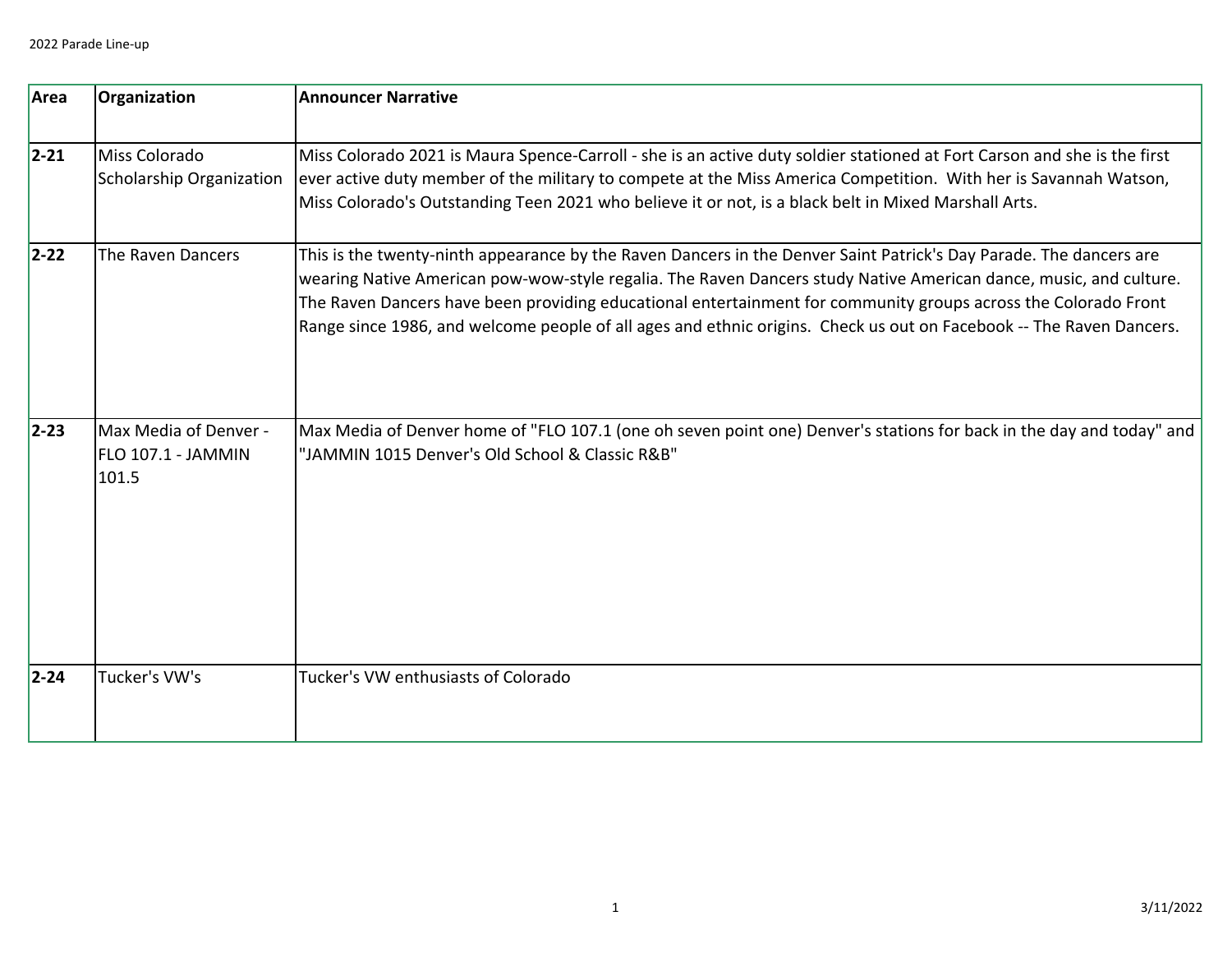| Area       | Organization                                         | <b>Announcer Narrative</b>                                                                                                                                                                                                                                                                                                                                                                     |
|------------|------------------------------------------------------|------------------------------------------------------------------------------------------------------------------------------------------------------------------------------------------------------------------------------------------------------------------------------------------------------------------------------------------------------------------------------------------------|
| $2 - 25$   | Aurora Firefighters<br><b>Protective Association</b> | Family and friends of Aurora Firefighters Protective Association, IAFF Local1290, are showing off their newly restored<br>1955 Seagrave Fire Pumper affectionately known as Big John! Big John served in Aurora until the early 1980's. They also<br>have some newer apparatus and members of the motorcycle group, Wind & Fire. Thanks to Wagner Equipment in<br>Aurora and Dry Dock Brewing! |
| $ 2 - 26 $ | Scouts BSA Troop 376                                 | Scouts BSA Troop 376 is located in Denver Colorado and is sponsored by Salem United Church of Christ. The boys troop<br>is led by Scoutmaster Eric Lupo, and the girls troop is led by Mary Ocampo. The troop has been part of Denver scouting<br>for over 60 years.                                                                                                                           |
| $2 - 27$   | The Sullivan Family and<br>Friends                   | After a two-year hibernation The Sullivan Family and friends are proud to celebrate their 7th consecutive year in the<br>parade. The group includes Southwest Airlines flight attendants and the Wild Jackalopes Run Club. Our float princesses<br>are Antonia and Josephina Dyll. God bless Ireland!                                                                                          |
| $2 - 28$   | Corvette Stingray                                    | This is a 1979 Corvette Stingray! This car was built 43 years ago! And as you can see, the color has been changed to<br>this Beautiful Bright Green in honor of St. Patrick's Day!                                                                                                                                                                                                             |
| $ 2 - 29 $ | <b>Ballet Folklorico de</b><br><b>Mexico</b>         | Art, culture, and Mexican tradition                                                                                                                                                                                                                                                                                                                                                            |
| $ 2 - 30 $ | Time Plumbing Heating &<br>Electric Inc.             | Time Plumbing, Heating and Electric flies the tallest and biggest flag in Colorado at 6th Avenue and I-25 to honor our<br>military. You can simply dial 303-Plumber anytime to reach them. Time is locally owned and operated by Brad and Judy<br>Apple                                                                                                                                        |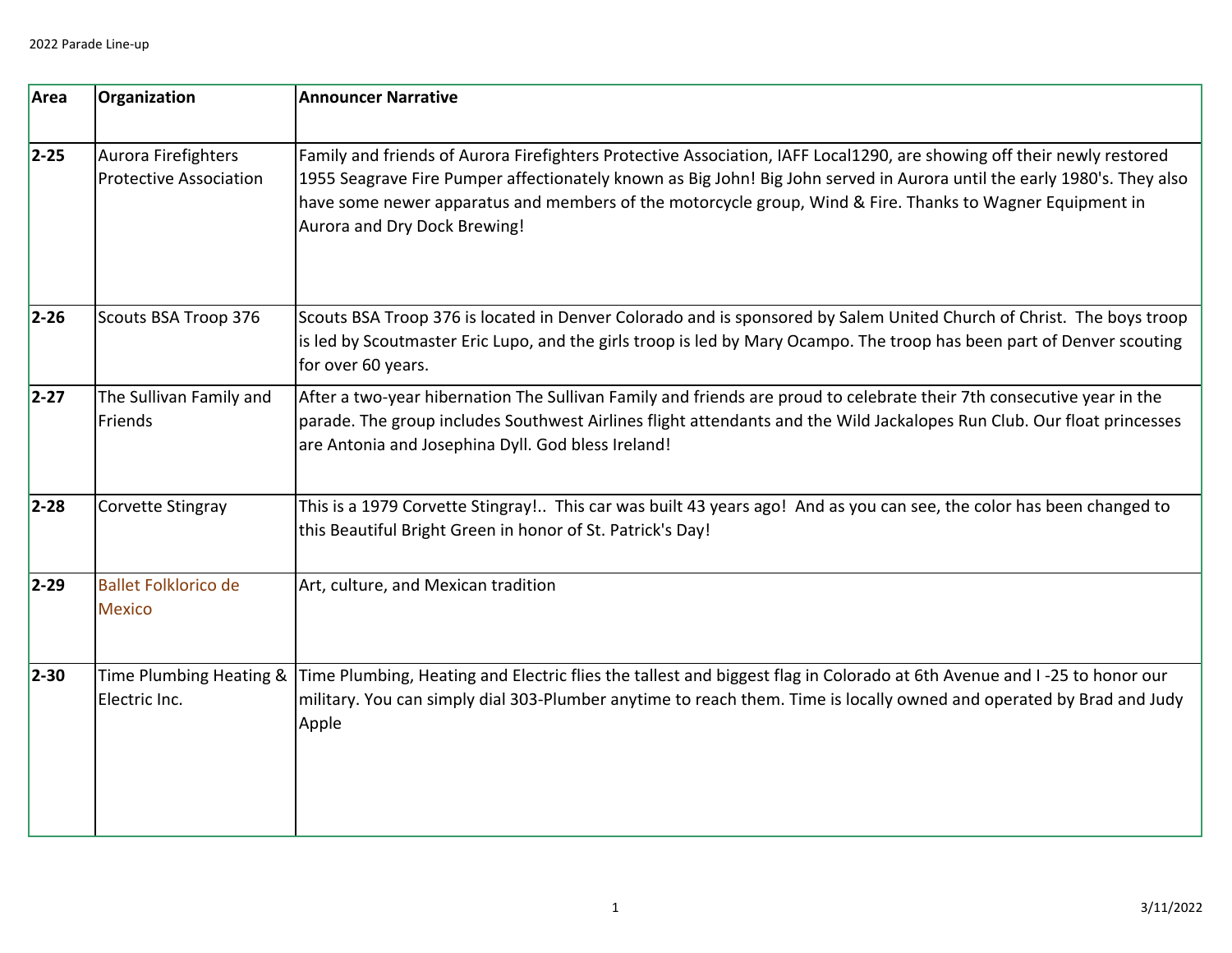| Area       | Organization                         | <b>Announcer Narrative</b>                                                                                                                                                                                                                                                                                                                                                                                                                                                                                                                                                                                              |
|------------|--------------------------------------|-------------------------------------------------------------------------------------------------------------------------------------------------------------------------------------------------------------------------------------------------------------------------------------------------------------------------------------------------------------------------------------------------------------------------------------------------------------------------------------------------------------------------------------------------------------------------------------------------------------------------|
| $ 2 - 31 $ | Douglas County Canine<br>Rescue      | Douglas County Canine Rescue is a 100% Foster rescue who pulls dogs, puppies, pregnant mothers from kill shelters in<br>other States. DCCR and the Colorado Community help give dogs a second chance at life filled with love and security.<br>Thank you Colorado for having generous hearts!                                                                                                                                                                                                                                                                                                                           |
| $ 2 - 32 $ | <b>Colorado Roofing</b><br>Solutions | Colorado Roofing Solutions is a dependable, knowledgable, local roofing company focusing on helping Colorado<br>homeowners protect what matters most. Whether it's hail damage or buying/selling a new home we're here to help.<br>Visit Colorado Roofing Solutions dot com for more info.                                                                                                                                                                                                                                                                                                                              |
| $ 2 - 33 $ | <b>Denver Pub Sessions</b>           | We are Irish session musicians who play traditional music in local Denver Irish/Celtic pubs (and abroad when we can).<br>Most of our focus is Irish music, but we also dabble in Scottish and Quebecois tunes as well! On Sunday afternoons and<br>during some nights of the week, we play together in local watering holes--the Celtic on Market and/or the Abbey on<br>Sunday afternoons, Clancy's in Wheat Ridge on Tuesday nights, on Wednesdays, you might find us at Barrels and Bottles<br>in Golden, or Brewability in Englewood, or perhaps Mick Mullens in Englewood. Come see us and join the fun! Slainte!! |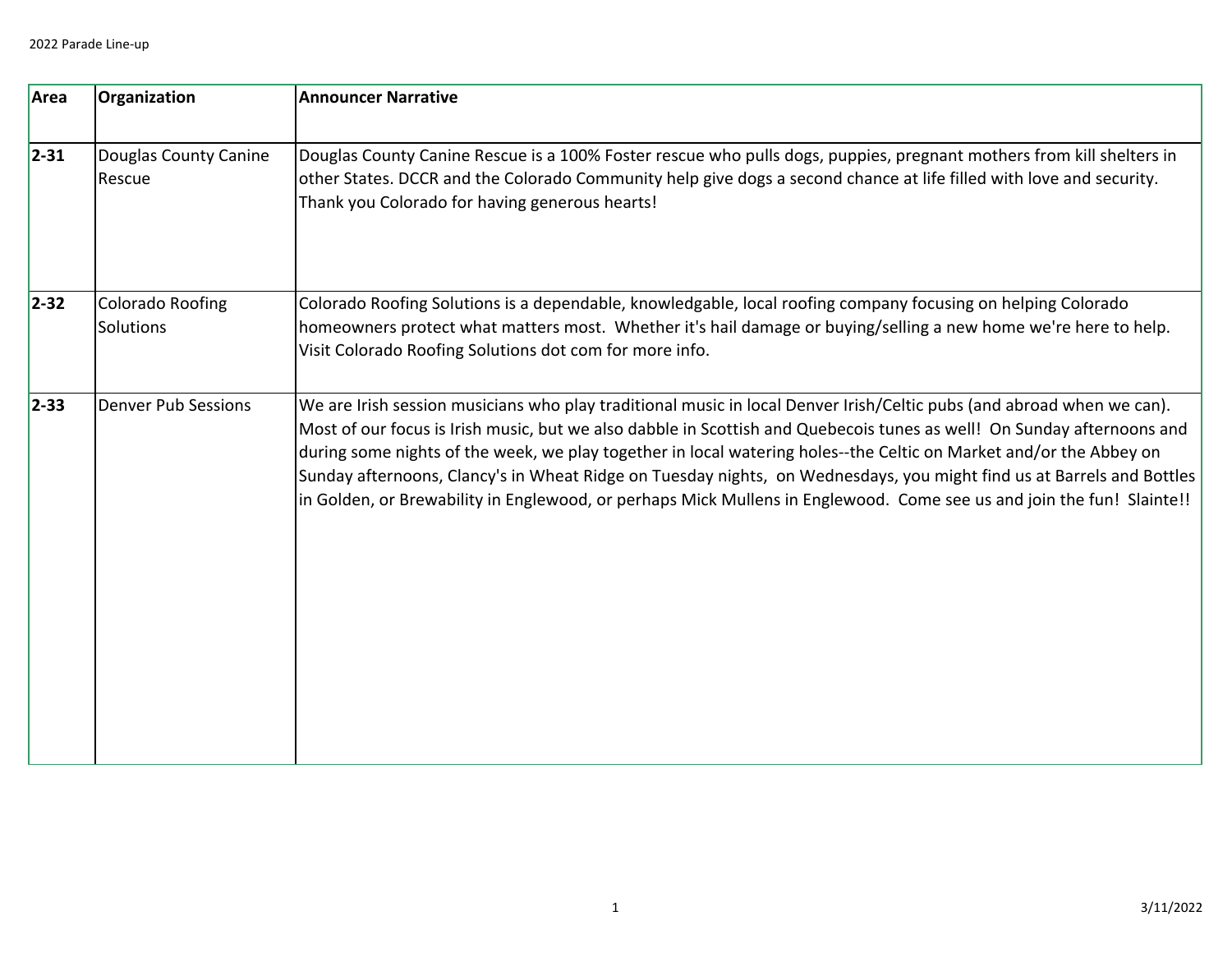| Area       | Organization                                            | <b>Announcer Narrative</b>                                                                                                                                                                                                                                                                                                              |
|------------|---------------------------------------------------------|-----------------------------------------------------------------------------------------------------------------------------------------------------------------------------------------------------------------------------------------------------------------------------------------------------------------------------------------|
| $ 2 - 34 $ | The District Brunch Club                                | The District Brunch Club - We enjoy brunch regularly at The District where we feast together and regale as a group over<br>bottomless drinks.                                                                                                                                                                                           |
| $2 - 35$   | The MOB Shop and<br>Denver/Rocky Mountain<br><b>MOB</b> | Welcome the Denver/Rocky Mountain MOB. A group of individuals dedicated to a carbon free Colorado by use of<br>Personal Electric Vehicles.                                                                                                                                                                                              |
| $2 - 36$   | Platinum Divaz Dance Co                                 | A girls youth dance team. They do cheer, step, hiphop and majorette                                                                                                                                                                                                                                                                     |
| $ 2 - 37 $ | <b>NF Colorado</b>                                      | NF Colorado & The Children's Tumor Foundation work together here in Colorado for the support of Families that have<br>NF. NF stands for Neurofibromatosis and affects 1 in every 3,000 births. We dedicate our float to Mckaila Steffes who<br>passed away from NF and this was her favorite event!! Go to CTF.org for more information |
| $2 - 38$   | Colorado State Patrol                                   | In November of 2016, State Trooper Cody Donahue was killed in the line of duty serving Colorado. Known for his smile<br>and big heart, Cody loved celebrating his favorite holiday, St. Patrick's Day, with family and friends. With us today is<br>Cody's sister, Erin Donahue, and the reminder to never drink and drive.             |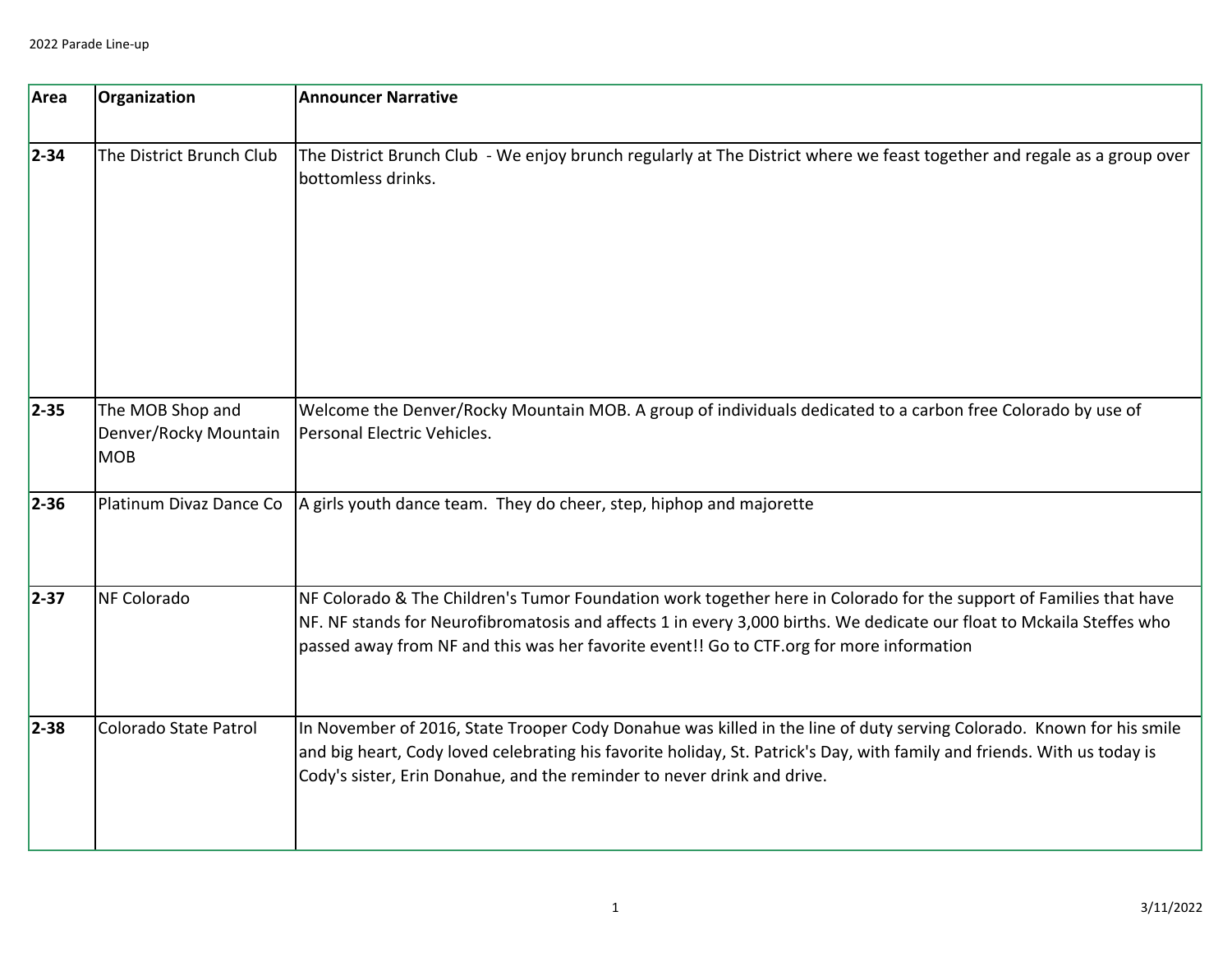| Area       | Organization                        | <b>Announcer Narrative</b>                                                                                                                                                                                                                                                                                                                                          |
|------------|-------------------------------------|---------------------------------------------------------------------------------------------------------------------------------------------------------------------------------------------------------------------------------------------------------------------------------------------------------------------------------------------------------------------|
| $ 2 - 39 $ | john f kennedy high<br>school JROTC | JOHN F KENNDY HIGH SCHOOL JROTC 30-75 KIDS.                                                                                                                                                                                                                                                                                                                         |
| $ 2 - 40 $ | ClayDean Electric                   | ClayDean Electric is a commercial electrical contractor that is helping to light up Denver for the next 100 years! This<br>group of expert electricians is involved in some of the biggest construction projects in town and leading the way in new<br>energy technology like EV charging stations, solar and wind. ClayDean Electric!                              |
| $ 2 - 41 $ | JC's British & 4x4                  | JC's British & 4x4 is Denver's largest independent Land Rover specialist. From general maintenance and service to<br>outfitting your Rover or other 4x4 for your next expedition, we are here for you! Our updated facility offers used vehicle<br>and accessory sales in a showroom that is warm and inviting. Come visit us in Englewood, just off SanteFe & 285. |
| $ 2 - 42 $ | <b>Adams County Fair</b>            | Adams County will be hosting the first annual Pride Festival on June 18th. A day packed with drag artists, food, and fun.<br>For more information visit riverdaleregionalpark.com! See you there.                                                                                                                                                                   |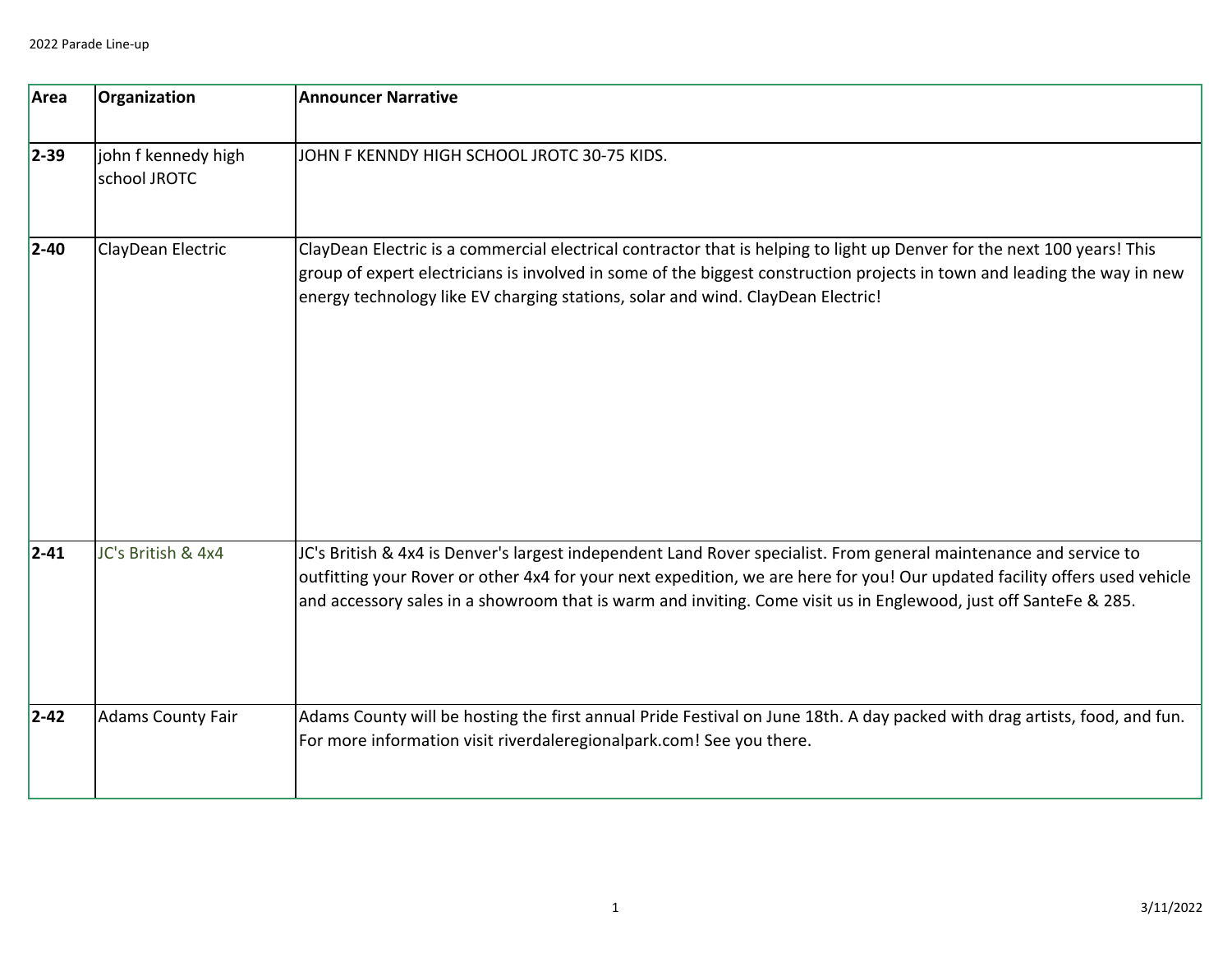| Area       | Organization                                        | <b>Announcer Narrative</b>                                                                                                                                                                                                                                                                                                                                                                                                                                                                                        |
|------------|-----------------------------------------------------|-------------------------------------------------------------------------------------------------------------------------------------------------------------------------------------------------------------------------------------------------------------------------------------------------------------------------------------------------------------------------------------------------------------------------------------------------------------------------------------------------------------------|
| $2 - 43$   | <b>EWMC Denver Chapter</b>                          | Denver EWMC is a part of IBEW local #111 & local #68 reaching out and helping the local communities through active<br>volunteer work.                                                                                                                                                                                                                                                                                                                                                                             |
| $2 - 44$   |                                                     | Colorado Elks Association  Founded on the 4 cardinal principals of Charity, justice, brotherly love and fidelity in 1868 the Elks are the Largest<br>Fraternal organization in the United States. 55 Local Lodges and over 20,000 Members throughout Colorado. Elks serve<br>Veteran and military families, assist youth with scholarships, sponsor sports programs and address community issues like<br>homelessness and food inequality. membership is a click away. Go to Elks.org for additional information. |
| $2 - 45$   | Denver Lodge #5                                     | The historic Denver Lodge No.5, Colorado's oldest masonic lodge, founded in 1859.                                                                                                                                                                                                                                                                                                                                                                                                                                 |
| $2 - 46$   | The Faughnan Family                                 | The Faughnan Family has been apart of the Denver Irish Community for over 40 years and are very excited to be able to<br>participate in the parade on its 60th anniversary.                                                                                                                                                                                                                                                                                                                                       |
| $2 - 47$   | <b>Central Park</b><br>Neighborhood Family<br>Float | Now in their 4th straight parade with us, the families of Central Park, formerly Stapleton, are happy to be back here with<br>their friends and neighbors in their annual neighborhood float.                                                                                                                                                                                                                                                                                                                     |
| $ 2 - 48 $ | Denver Roller Derby                                 | We are a non-profit organization dedicated to developing and promoting the sport of roller derby, training skaters for<br>local, national and inter-league competition, and strengthening the communities in which we live. Denver Roller Derby is<br>comprised of skaters, coaches, officials, and other volunteers, and is a skater-owned and operated non-profit<br>organization.                                                                                                                              |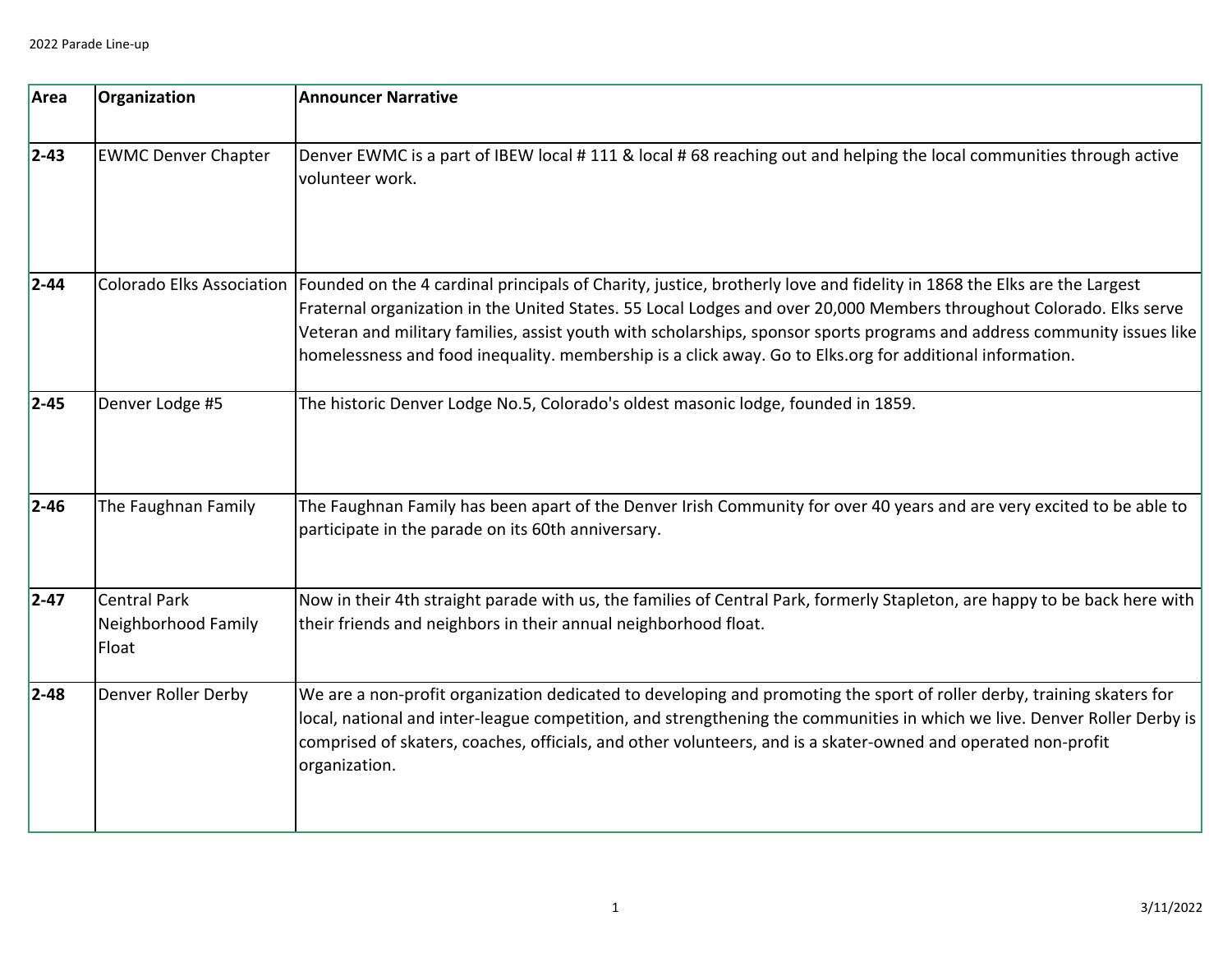| Area       | Organization                                  | <b>Announcer Narrative</b>                                                                                                                                                                                                                                                                                                                  |
|------------|-----------------------------------------------|---------------------------------------------------------------------------------------------------------------------------------------------------------------------------------------------------------------------------------------------------------------------------------------------------------------------------------------------|
| $ 2 - 49 $ | <b>Scott Mangino for CU</b><br>Regent         | My name is Scott Mangino and I'm running to represent Colorado's 1st Congressional District on the University of<br>Colorado Board of Regents.                                                                                                                                                                                              |
| $2-50$     | <b>Denver Gaels</b>                           | The Denver Gaels is a non-profit organization dedicated to honoring Irish history and culture through playing Irish sports.<br>The Gaels compete in all codes, genders, levels, and ages; they have a Mens and Womens Gaelic Football, Hurling and<br>Camogie, and a youth league. Visit our website for details on our New Player Clinics! |
| $ 2 - 51 $ | Sons of Ireland                               | Here are the "Sons of Ireland", a social club that made it's first appearance in this parade in 1981. After a brief hiatus<br>they are back to celebrate the Parade's 60th Anniversary as well as their own 60th Birthday's!! 'Welcome their special<br>guest, the honoary "Mayor of Shillelagh".                                           |
| $2 - 52$   | <b>Shimmer Drops</b>                          | Family Celebration of love for Patrick Salgado's 60th Birthday!                                                                                                                                                                                                                                                                             |
| $ 2 - 53 $ | West Colfax Sons and<br>Daughters of Hibernia | Local Denver group celebrating the significant history of Irish-Americans in Denver                                                                                                                                                                                                                                                         |